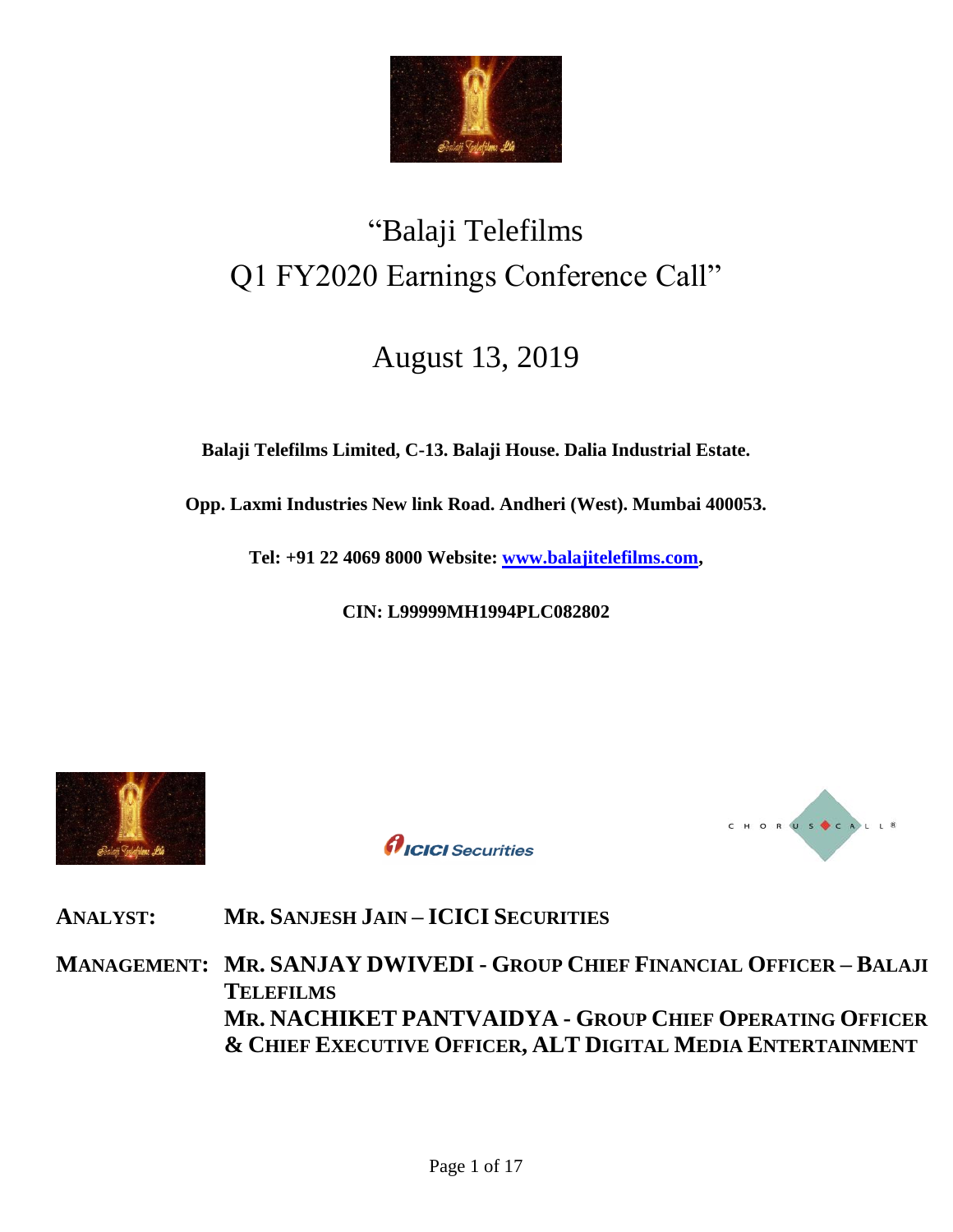

- **Moderator:** Ladies and gentlemen good day and welcome to Balaji Telefilms Q1 FY2020 earnings conference call, hosted by ICICI Securities. As a reminder all participant lines will be in the listen mode and there will be an opportunity for you to ask questions after the presentation concludes. Should you need assistance during this conference call, please signal an operator by pressing "\*" then "0" on your touchtone phone. Please note that this conference is being recorded. I now hand the conference over to Mr. Sanjesh Jain from ICICI Securities. Thank you and over to you Sir!
- **Sanjesh Jain:** Thanks Mallika. Good afternoon everybody. On behalf ICICI Securities I am pleased to welcome you all for Q1 ended FY2020 earnings call for Balaji Telefilms and thank the management for providing this opportunity to us. We have with us the top management of Balaji Telefilms, Mr. Sanjay Dwivedi Group CFO and Mr. Nachiket Pantvaidya, Group COO and CEO, ALT Digital Media Entertainment. I would now like to invite Mr. Nachiket for his opening remarks. Over to you Sir!
- **Management:** Good afternoon. Thank you for joining us for our Q1 FY2020 earnings call. I hope you all have had a chance to review our earnings release published on Friday. We have had a strong start to the year and the focus has been on securing the business and making it profitable on a consolidated basis. Recently, the Indian economy seems to be facing some headwinds and given the uncertainty in the environment it becomes more important for us to secure the business. The two main deals in the movie business and the deal with ZEE5 are steps in this direction. We will talk about this in more details shortly.

Let me start with an update on the TV production business. We continue to drive the entertainment quotient in India through our daily TV shows that has highest rating contributors. We have 18% market share in prime time ratings which is still more than 2x of our nearest competing production house and more than production houses rank two and three combined. Our TV business continues to be the undisputed number one for content creation and the new tariff order on the pricing of TV channels coming into effect as further strengthened the need to have strong compelling content. This quarter we produced just under 200 hours of content, 195.5 hours at an average realization of Rs.36 lakhs an hour. Gross margin improved for 4 quarters in a row and was at 30.3% driven by a strong focus on minimizing cost on usual launches.

Looking at the programming highlights in this quarter, our extremely popular show Naagin 3 came to an end as the show takes a break and gets ready for the next season. Naagin 3 was replaced by Kawach Mahashivratri which is doing well on the weekend slot. In addition to this we launched a new show Bepanah Pyar, a romantic daily drama on Colors.

Moving onto the Star network. The two long running shows Yeh Hai Mohabbatein and Kasauti Zindagi Kay remain slot leaders. Finally on the Zee network Kumkum Bhagya and Kundali Bhagya, the number one and number two shows on the channel as well as on prime time Hindi GEC and continue to do extremely well. These two shows combined account for nearly 40% of the channel's rating points. Daayan a mytho fiction show on &TV came to an end in the quarter and we expect to replace this with a new show called Haiwaan from the Zee network. Overall the TV business remains on a solid foundation and will contribute significantly to the earnings for the year.

Moving onto our movie business, we entered into an agreement with Pen Marudhar for the sale of theatrical distribution rights for our next four movies. In addition to this, the satellite digital and music rights for these movies were sold to Zee Entertainment earlier in the year. Following the sale of these rights, the company has recovered all its costs associated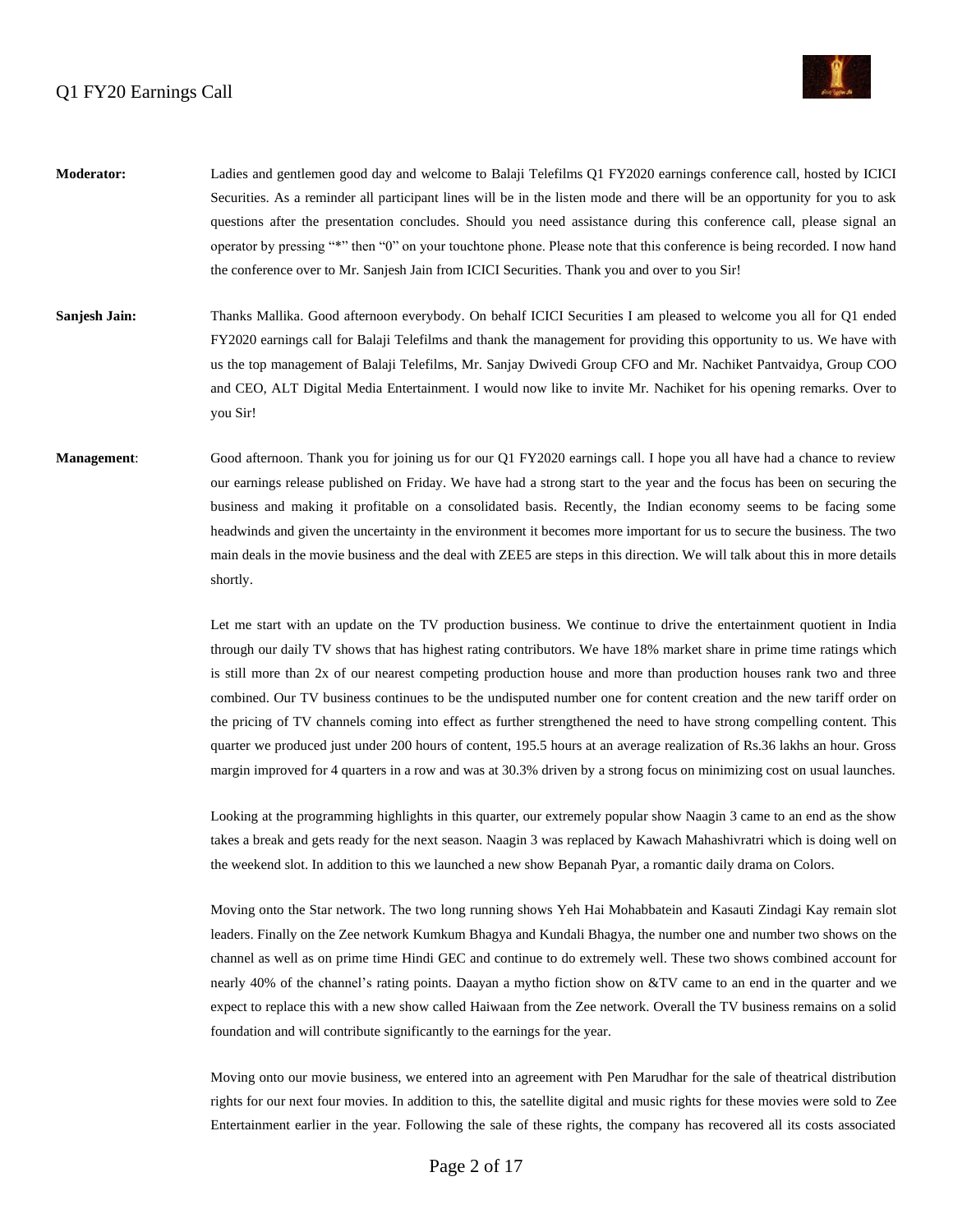

with the movies by way of minimum guarantee and is well on its path to deliver a sizeable profit in the movie business. Our capital commitment to the movie business remains limited and we follow a portfolio approach wherein capital is recycled within the business.

Moving onto ALTBalaji, the business continues to expand aggressively and helping us established ourselves as one of the front runners in the digital video streaming category. We have one of the largest multi-episodes, multi-season exclusive original Hindi library with 42 shows and we had subscribed base and ever subscribed base of 27.3 million paid subscriptions and a current active subscription base of 5.1 million. This was split at 20% direct and 80% through partners. We continue to see good traction on the direct subscription front and are averaging between number three and number four across iOS and android. In spite of having one of the lowest, but most accessible subscription prices in the country, we are still number three, number four.

We entered into a content alliance with Zee which would see us co-create over 60 originals that both partners will use to grow the subscription video on-demand business. As part of this, new contents will only be available behind a pay wall and this will help us transition from a multiple partner free environment to a single partner paid environment. Deals such as these allow us to get our committed revenue to its content creation while allowing us simultaneously to grow our direct subscribers. The partnership would allow us to conserve our cash burn by way of co-production and move towards faster breakeven on an EBITDA basis.

The first set of shows as part of this arrangement will begin streaming very shortly. To wrap up, we have a very good foundation for the year. The TV business will continue to remain the cash cow, the movies will deliver very strong profitability on the back of the sale of rights and ALTBalaji is moving quickly towards breakeven given a large portion of the content cost are now recovered. We also continue to drive direct subscriptions on the app. Overall we hope to breakeven on a consolidated basis sometime in the next 12 to 15 months and create value. I will now hand over to Sanjay, our Group CFO to give you a quick update on the financials. Over to you Sir!

**Management**: Thank you. I hope you all have seen the results presentation available on the website. Financially, we had a good quarter and the key figures on a standalone basis are as follows: Q1 FY2020 revenues from operation at Rs.82.9 Crores versus Rs.133.7 Crores in Q1 FY2019. We had no movie release this quarter; however, Q1 FY2019 had the very successful Veere Di Wedding Rs.51 Crores of the revenue belongs to it, removing the impact of this our TV business had Rs.12 Crores more revenue this quarter. Q1 FY2020 gross margin at 32% versus 16% in Q1 FY2019, another quarter of improved margin has shows launched last year are now operating at sustained high margin and more importantly we have initiated significant cost controls in the new shows launched during the quarter.

> Q1 FY2020 EBITDA at Rs.10.6 Crores versus negative Rs.0.9 Crores in Q1 FY2019 and Q1 FY2020 PAT at Rs.2.5 Crores versus negative Rs.1.2 Crores in Q1 FY2019. This year we adopted Ind-AS 116 and this has resulted in an increase in our depreciation charge from Rs.3.1 Crores in Q1 FY2019 to Rs.8.3 Crores in FY2020. We have a number of long-term leases across our studio set and corporate headquarters. ALTBalaji continues to grow subscription revenues while maintaining its cash spend. The latest deal with ZEE5 will help us reduce our cash burn as the content cost is shared with ZEE5. Q1 FY2020 revenues for all Balaji at Rs.12.3 Crores versus Rs.5.8 Crores in Q1 FY2019. Overall value of investment in mutual funds across the company as at June 30, 2019 was at Rs.247 Crores. In addition there is an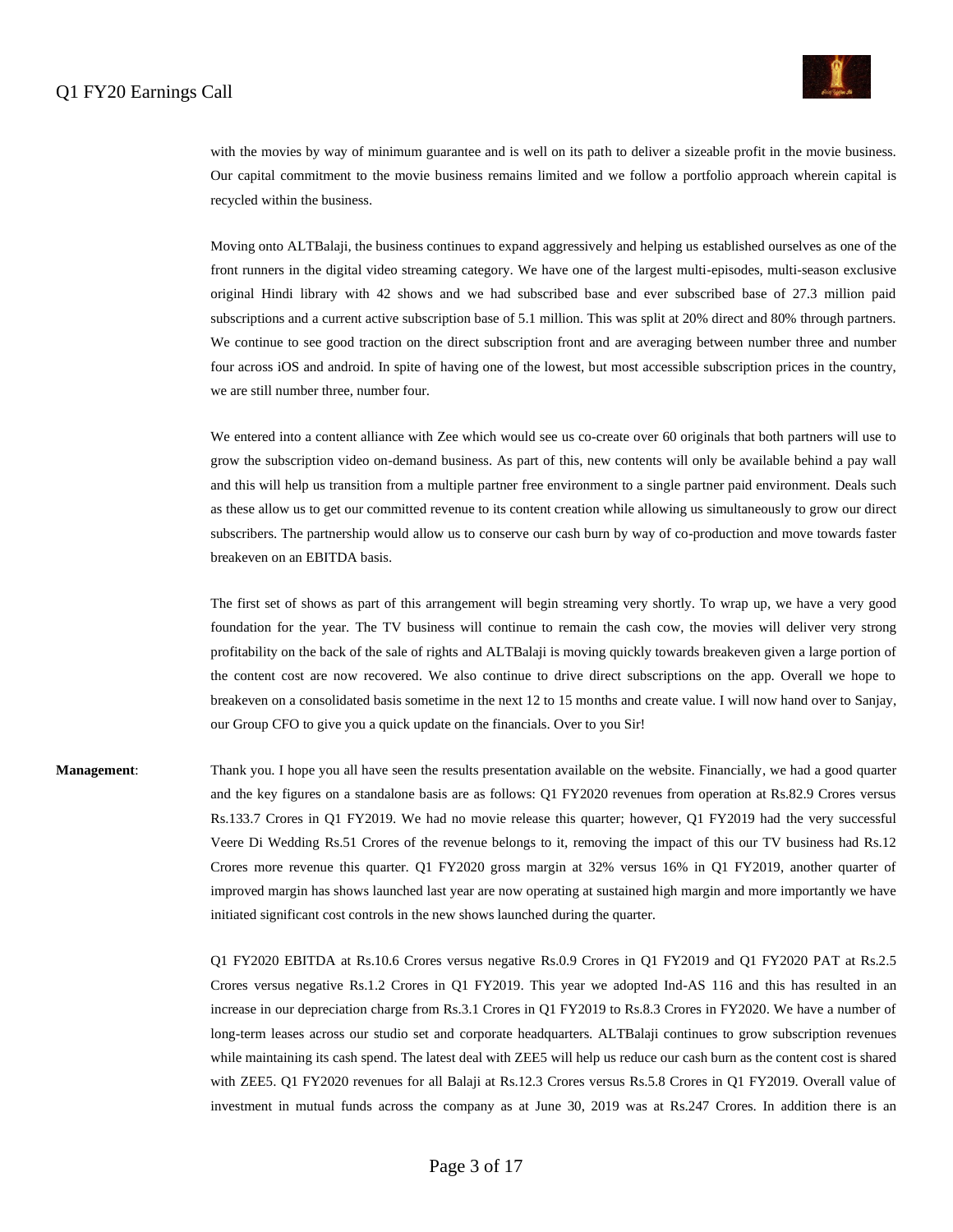

|                           | inventory as on June 30, 2019 for movies stood at Rs.68 Crores and for digital at Rs.146 Crores. I thank you all for<br>joining us today and now would request the moderator to open the Q&A session. Thank you.                                                                                                                                                                                                                                                     |
|---------------------------|----------------------------------------------------------------------------------------------------------------------------------------------------------------------------------------------------------------------------------------------------------------------------------------------------------------------------------------------------------------------------------------------------------------------------------------------------------------------|
| Moderator:                | The next question is from the line of Dharmik Prajapati from Prosperity. Please go ahead.                                                                                                                                                                                                                                                                                                                                                                            |
| <b>Dharmik Prajapati:</b> | My first question is, in the last concall, management has targeted PBT for the TV business will be Rs.50 Crores to Rs.55<br>Crores and movie business will be Rs.20 Crores to Rs.25 Crores for FY2020, now is it possible in the light of only Rs.3<br>Crores PBT in Q1 FY2020 at standalone level?                                                                                                                                                                  |
| Management:               | Basically all the movie release happened in Q2, so most of the revenues from the motion pictures and its consequential<br>profit will also flow into Q2 and Q3. Some of the movies, distribution and marketing spend already comes in Q1 because<br>that is how we account for it, so you cannot take Q1 run rate of PBT and extrapolate it for 12 months, so you have to wait<br>for Q2 which will kind of hold onto the numbers which we have given you last time. |
| Management:               | But the TV number is fairly on track, look at TV standalone is on track, movie once we have three releases in this quarter,<br>the numbers will look much better in Q2.                                                                                                                                                                                                                                                                                              |
| Management:               | You will see the visibility of Motion Pictures profit as well.                                                                                                                                                                                                                                                                                                                                                                                                       |
| <b>Dharmik Prajapati:</b> | My next question is standalone revenue is Rs.82.9 Crores out of which Rs.69.6 Crores from TV business and Rs.1.66<br>Crores is from movie business, so what is the balance amount at Rs.11.64 Crores from which source, can you please?                                                                                                                                                                                                                              |
| Management:               | That is between Balaji and ALTBalaji also produces shows for ALT, so that is inter-company transaction.                                                                                                                                                                                                                                                                                                                                                              |
| Dharmik Prajapati:        | But at standalone level Sir?                                                                                                                                                                                                                                                                                                                                                                                                                                         |
| Management:               | When Balaji producers shows for ALT, the numbers of Balalji will carry the ALT revenue.                                                                                                                                                                                                                                                                                                                                                                              |
| Dharmik Prajapati:        | Okay, fine.                                                                                                                                                                                                                                                                                                                                                                                                                                                          |
| Management:               | Consolidated and gets eliminated.                                                                                                                                                                                                                                                                                                                                                                                                                                    |
| Management:               | When you consolidate the results, it becomes the cost for ALT and a sale for Balaji Telefilms, so on a standalone level<br>that number                                                                                                                                                                                                                                                                                                                               |
| Dharmik Prajapati:        | Intersegment?                                                                                                                                                                                                                                                                                                                                                                                                                                                        |
| Management:               | Yes.                                                                                                                                                                                                                                                                                                                                                                                                                                                                 |
| Dharmik Prajapati:        | Next question is, will company increase the production of number of hour or a rate per hour to achieve the revenue of<br>Rs.300 Crores to Rs.350 Crores for FY2020?                                                                                                                                                                                                                                                                                                  |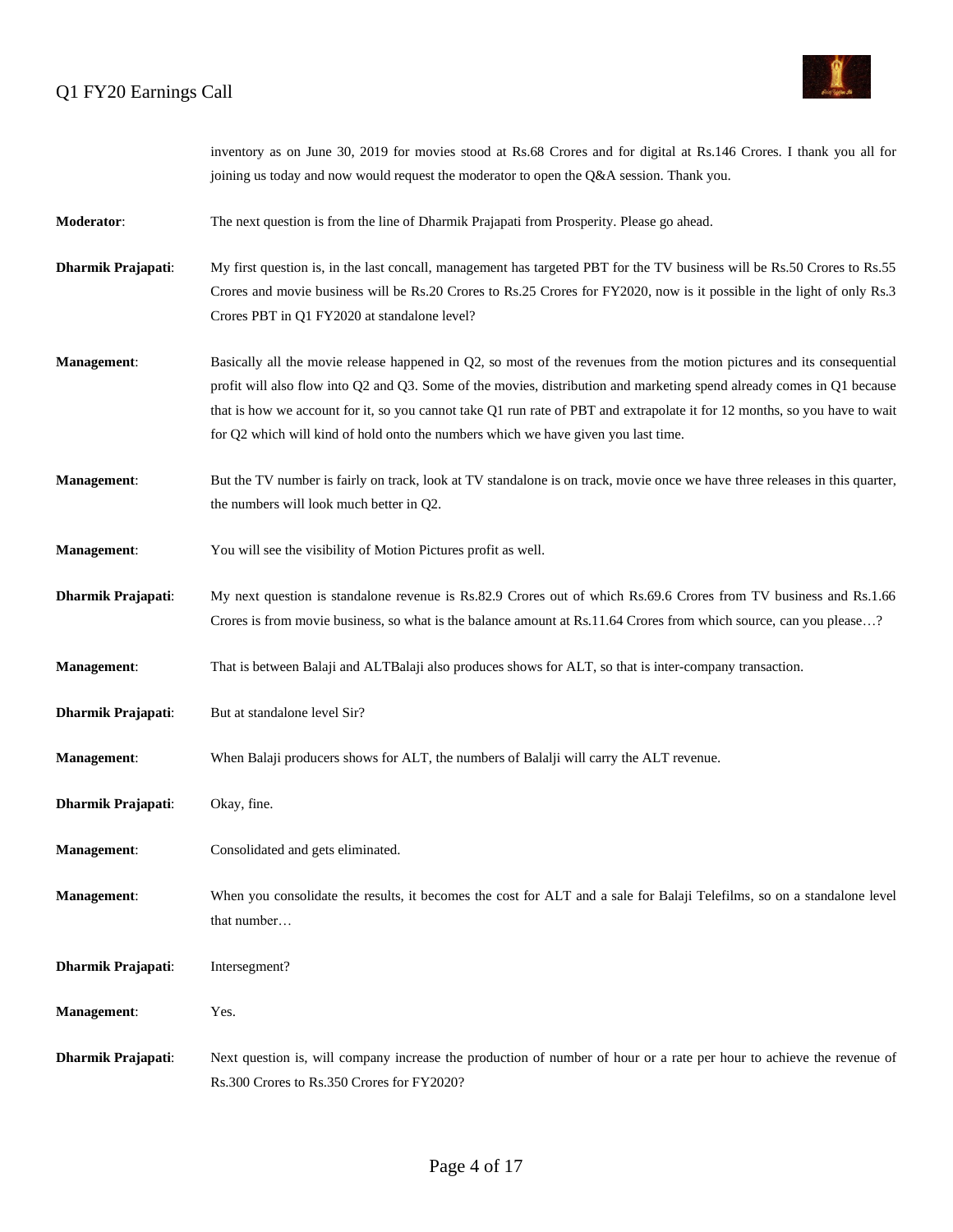

| Management:               | We believe at 800 hours annual production should be reasonable bet for television and we see a marginal inflationary<br>price hike in terms of realization per hour.                                                                                                                                                                                                                                                                                                                                                                                                                                                        |
|---------------------------|-----------------------------------------------------------------------------------------------------------------------------------------------------------------------------------------------------------------------------------------------------------------------------------------------------------------------------------------------------------------------------------------------------------------------------------------------------------------------------------------------------------------------------------------------------------------------------------------------------------------------------|
| <b>Management:</b>        | What will help us to achieve our profit is tighter cost control and better cost management. We are understanding that the<br>economy as such is again like I mentioned in the speech facing headwinds, so this year we will be anywhere between<br>Rs.300 Crores and Rs.350 Crores on the topline, but we have already demonstrated good and tight cost control in the first<br>quarter which will be carried through in the other three quarters.                                                                                                                                                                          |
| <b>Dharmik Prajapati:</b> | So Rs.300 Crores will be probably achievable for this FY2020 right?                                                                                                                                                                                                                                                                                                                                                                                                                                                                                                                                                         |
| Management:               | Yes.                                                                                                                                                                                                                                                                                                                                                                                                                                                                                                                                                                                                                        |
| Dharmik Prajapati:        | One question is that during the Q4, this quarter 4 million new subscribers were added totally. The company has<br>subscription base model even if a new added subscriber paid only one month subscription of Rs.25 so that comes to<br>around Rs.10 Crores out of which total of Rs.12.3 Crores, so does it make sense that only Rs.2.3 Crores are from the old<br>subscribers?                                                                                                                                                                                                                                             |
| Management:               | Yes, that is probably what you can calculate but, your Rs.25 number is a mythical number at this point in time because<br>our rate is actually never monthly, we have three-month package, there is no monthly package that is point one. Point two<br>is 80% of those numbers have come from Telcos, so that ARPU is lower than Rs.25, I cannot disclose of that number, but<br>it is lower than Rs.25, so actually the retained number for people who have been retained from the past is actually higher<br>than what you says, so Rs.25 is not the correct number that number is lower than Rs.25, the average that you |
| <b>Dharmik Prajapati:</b> | How much is direct subscription revenue from this Rs.12.3 Crores?                                                                                                                                                                                                                                                                                                                                                                                                                                                                                                                                                           |
| Management:               | We are basically said that 20%, is direct and 80% through partnership is the ratio.                                                                                                                                                                                                                                                                                                                                                                                                                                                                                                                                         |
| <b>Dharmik Prajapati:</b> | And what are the number of current active you have?                                                                                                                                                                                                                                                                                                                                                                                                                                                                                                                                                                         |
| Management:               | What are the                                                                                                                                                                                                                                                                                                                                                                                                                                                                                                                                                                                                                |
| Dharmik Prajapati:        | What are the current active subscribers?                                                                                                                                                                                                                                                                                                                                                                                                                                                                                                                                                                                    |
| Management:               | We have 5.1 million active subscription base.                                                                                                                                                                                                                                                                                                                                                                                                                                                                                                                                                                               |
| Dharmik Prajapati:        | 5.1 million currently. Okay, fine. Thank you Sir.                                                                                                                                                                                                                                                                                                                                                                                                                                                                                                                                                                           |
| <b>Moderator:</b>         | Thank you. The next question is from the line of Pradeep Barsagade from Edelweiss Securities. Please go ahead.                                                                                                                                                                                                                                                                                                                                                                                                                                                                                                              |
| <b>Pradeep Barsagade:</b> | Thanks for the opportunity. My first question is towards the announcement which Reliance had made yesterday regarding<br>the first day digital release as a content creator, as a production house, how do you see this and do you think it is<br>achievable, just wanted to know your comment on this?                                                                                                                                                                                                                                                                                                                     |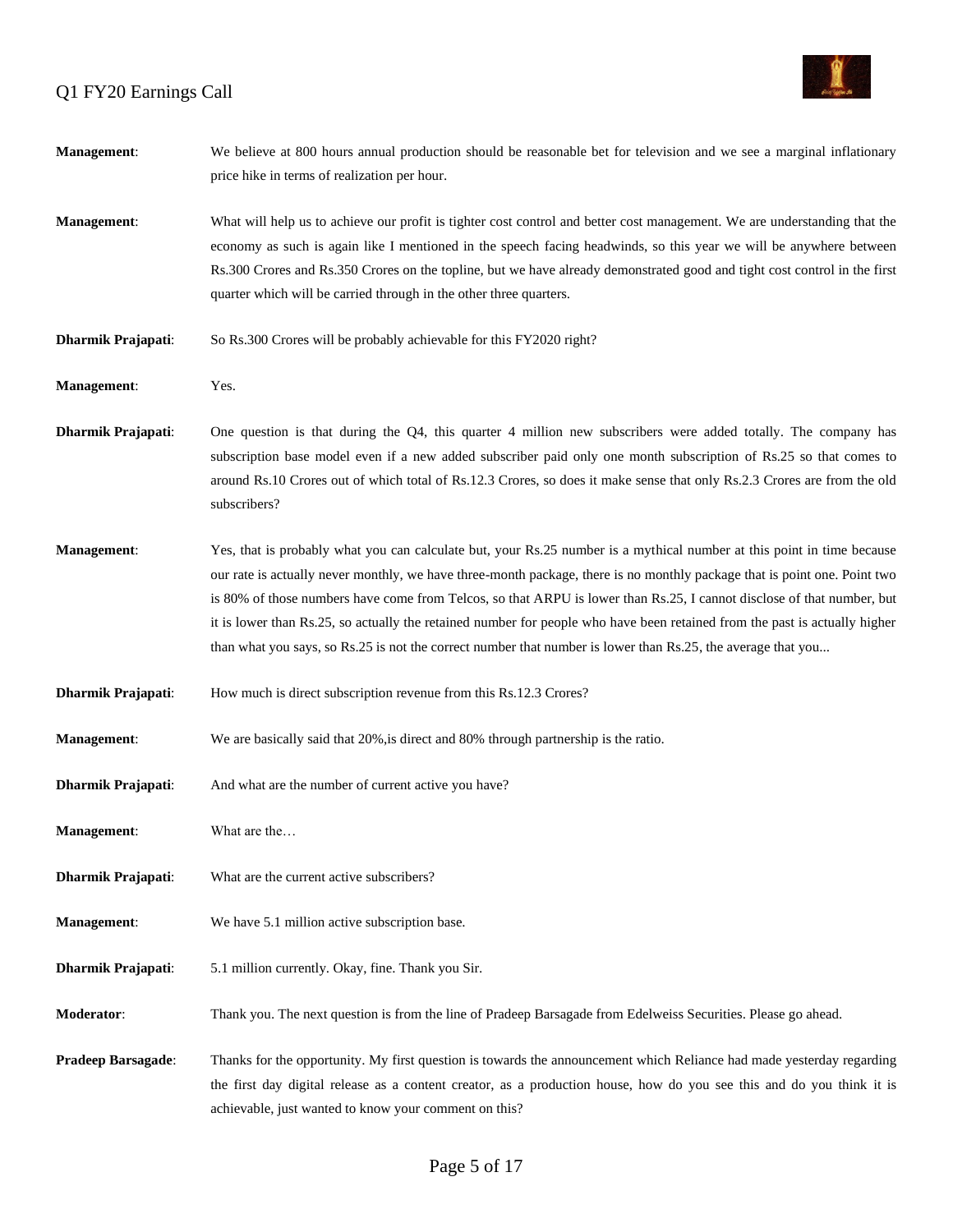

| Management:        | We are looking upon this at a very positive development, it will help consumer's access internet at a very high speed, we<br>have seen previously when Jio was launched that Reliance has revolutionized this market and made internet accessible to<br>the masses of India that fits very well with our strategy because our content has been historically mass content, so all<br>steps and measures taken to spread internet out at high speed like the once that Jio Fiber will lead up doing, it is a very,<br>very positive move and a very positive development for us.                                        |
|--------------------|-----------------------------------------------------------------------------------------------------------------------------------------------------------------------------------------------------------------------------------------------------------------------------------------------------------------------------------------------------------------------------------------------------------------------------------------------------------------------------------------------------------------------------------------------------------------------------------------------------------------------|
| Pradeep Barsagade: | My question was largely on the movies part where they had announced that there will be having the same day digital<br>release for movies as the theatre release, so basically the movie will be released on a digital platforms on the same day, so<br>in regards to that how do you see this?                                                                                                                                                                                                                                                                                                                        |
| <b>Management:</b> | I am sure there is economics behind it. You should ask somebody at Reliance what that is. For us, we are happy to create<br>movie that reach out to maximum number of consumers you know that economics of that will of course decide how our<br>P&L looks, but from a conceptual angle if it reaches out to 10x the number of subscribers that it does today is a release<br>that is always very, very good.                                                                                                                                                                                                         |
| Pradeep Barsagade: | But the monetization will be very different right because as a content creator, as a production house, the maximum<br>monetization usually comes from the multiplexes and the theatrical release, so that was the question?                                                                                                                                                                                                                                                                                                                                                                                           |
| Management:        | This was the model that was about like three, four years ago; however, the maximum monetization today does not come<br>from theatrical, there is an equal contribution on the digital in satellite rights for monetization. So I think today we will<br>make us in studios are getting increasingly used to getting minimum guarantees or getting one-sale model. If you notice in<br>our earlier opening speech we said our business is secure, because we have presold our digital satellite music as well as<br>domestic theatrical distribution rights. So we are okay as long as it makes economic sense for us. |
| Pradeep Barsagade: | Pre-selling that is one aspect, but the same day release something which could decrease the monetization bit right?                                                                                                                                                                                                                                                                                                                                                                                                                                                                                                   |
| Management:        | What is your thinking behind that I would like to know, are you privy to what cost will it be sold at etc?                                                                                                                                                                                                                                                                                                                                                                                                                                                                                                            |
| Pradeep Barsagade: | No I am not privy to that of course, but my point is that if?                                                                                                                                                                                                                                                                                                                                                                                                                                                                                                                                                         |
| <b>Management:</b> | Today new economics are getting established.                                                                                                                                                                                                                                                                                                                                                                                                                                                                                                                                                                          |
| Pradeep Barsagade: | Pardon.                                                                                                                                                                                                                                                                                                                                                                                                                                                                                                                                                                                                               |
| Management:        | Those economic models are getting established without knowing what cost they will be sold, it is difficult to combine. If I<br>make a film for Rs.100 and somebody takes and all out buy out from Rs.150 Crores I might happy to sell it.                                                                                                                                                                                                                                                                                                                                                                             |
| Pradeep Barsagade: | Okay.                                                                                                                                                                                                                                                                                                                                                                                                                                                                                                                                                                                                                 |
| <b>Management:</b> | That is the missing link here.                                                                                                                                                                                                                                                                                                                                                                                                                                                                                                                                                                                        |
| Pradeep Barsagade: | Okay.                                                                                                                                                                                                                                                                                                                                                                                                                                                                                                                                                                                                                 |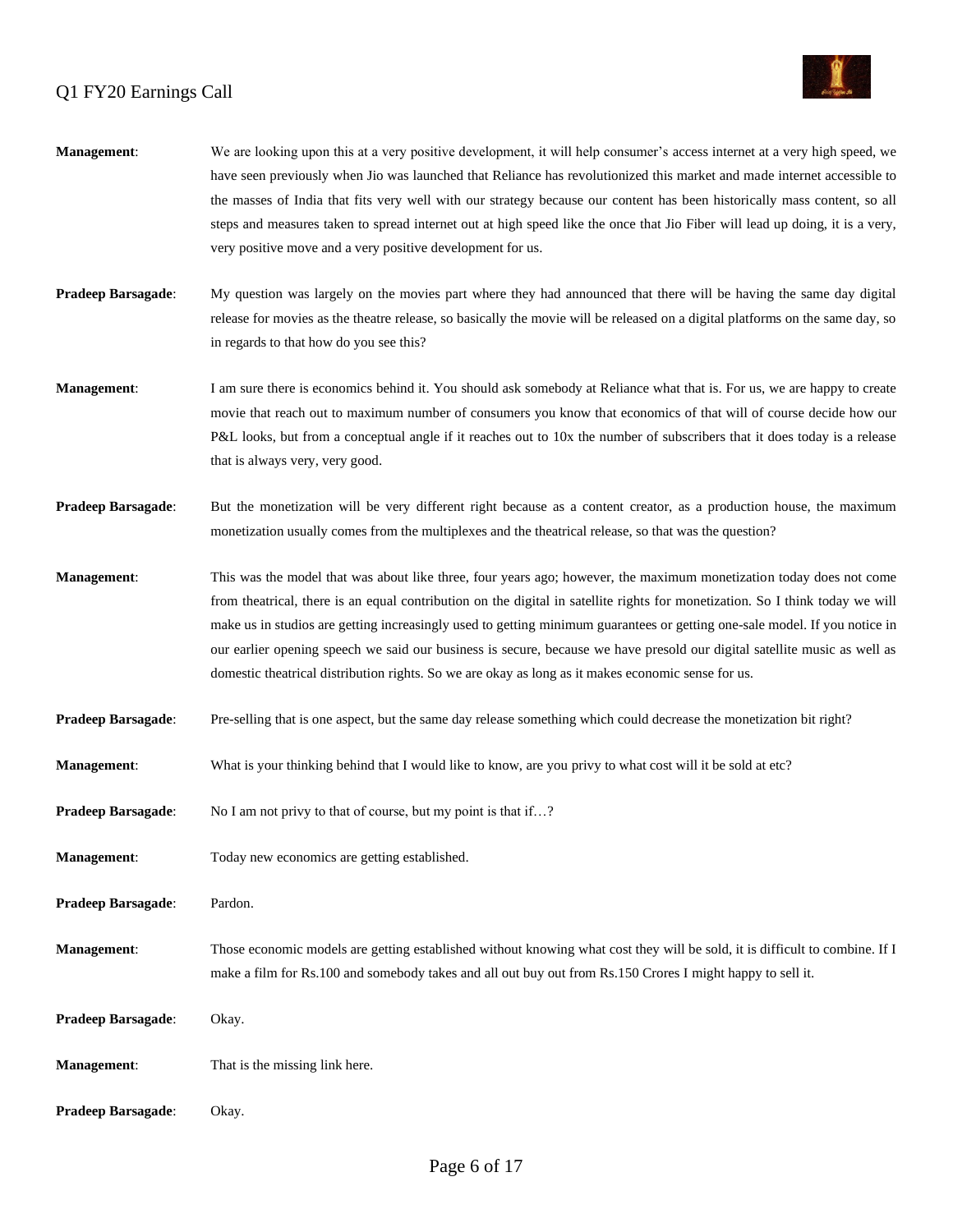

| Moderator:         | Thank you. The next question is from the line of Niraj Kamtekar who is an Individual Investor. Please go ahead.                                                                                                                                                                                                                                                                                                                             |
|--------------------|---------------------------------------------------------------------------------------------------------------------------------------------------------------------------------------------------------------------------------------------------------------------------------------------------------------------------------------------------------------------------------------------------------------------------------------------|
| Niraj Kamtekar:    | Your Q1 FY2020 subscriber revenue is lower than Q4 FY2019 in spite of higher number of total subscribers, Sir why?                                                                                                                                                                                                                                                                                                                          |
| Management:        | The distribution of subscriber is different and we had different kinds of subscription sold sometimes you sell more annual<br>pack and sometimes lesser                                                                                                                                                                                                                                                                                     |
| Niraj Kamtekar:    | For Q4 FY2019, your total number of subscriber is Rs.21.3 million and for Q1 is Rs.25.3 million.                                                                                                                                                                                                                                                                                                                                            |
| <b>Management:</b> | Correct, so that is basically because the distribution of subscription sold is towards more three monthly subscriptions and<br>annual subscriptions in those quarters.                                                                                                                                                                                                                                                                      |
| Niraj Kamtekar:    | For Q4 FY2019, revenue is 13.5 and right now for Q1 12.32 correct?                                                                                                                                                                                                                                                                                                                                                                          |
| Management:        | The explanation for that is the distribution of revenue is different, we can get 5.1 million subscribers with some of them<br>paying Rs.15, some of them paying Rs.20 depending on how many come through partnerships whereas in Q4 there were<br>more direct subscriptions.                                                                                                                                                                |
| Niraj Kamtekar:    | Okay and one more question, the depreciation and amortization jumped by Rs.5 Crores in Q1 whether any assets is being<br>added or some inventory amortized? Is it one time or it will be the run rate?                                                                                                                                                                                                                                      |
| <b>Management:</b> | It is purely Ind-AS 116 impact, so it is just a line item adjustment, so if you just compare last year to this year, it would<br>have moved from the production cost to the depreciation line item, so this will have an impact even in the coming<br>quarters, because it impacts each quarter, so this is just a line item reclassification and there is a marginal charge to the<br>P&L which comes as a finance cost in the financials. |
| Niraj Kamtekar:    | It is the run rate for every quarter Rs.8 Crores?                                                                                                                                                                                                                                                                                                                                                                                           |
| <b>Management:</b> | Correct, depreciation per se has not gone up, initially the depreciation the charge of lease rentable also getting accounted<br>as a production cost which now has moved to the depreciation.                                                                                                                                                                                                                                               |
| Niraj Kamtekar:    | Next quarter we assume depreciation of Rs.8 Crores?                                                                                                                                                                                                                                                                                                                                                                                         |
| Management:        | Absolutely.                                                                                                                                                                                                                                                                                                                                                                                                                                 |
| Niraj Kamtekar:    | Okay and the company has proposed the increasing director remuneration for Ekta mam from 2.5 Crores to Rs.5 Crores?<br>What are the specific reasons for that now?                                                                                                                                                                                                                                                                          |
| Management:        | Resolution carries those details any specification, you have to go through the explanatory statement which we have<br>provided in the AGM annual report. It carries full details.                                                                                                                                                                                                                                                           |
| Management:        | Okay, fine. Thank you.                                                                                                                                                                                                                                                                                                                                                                                                                      |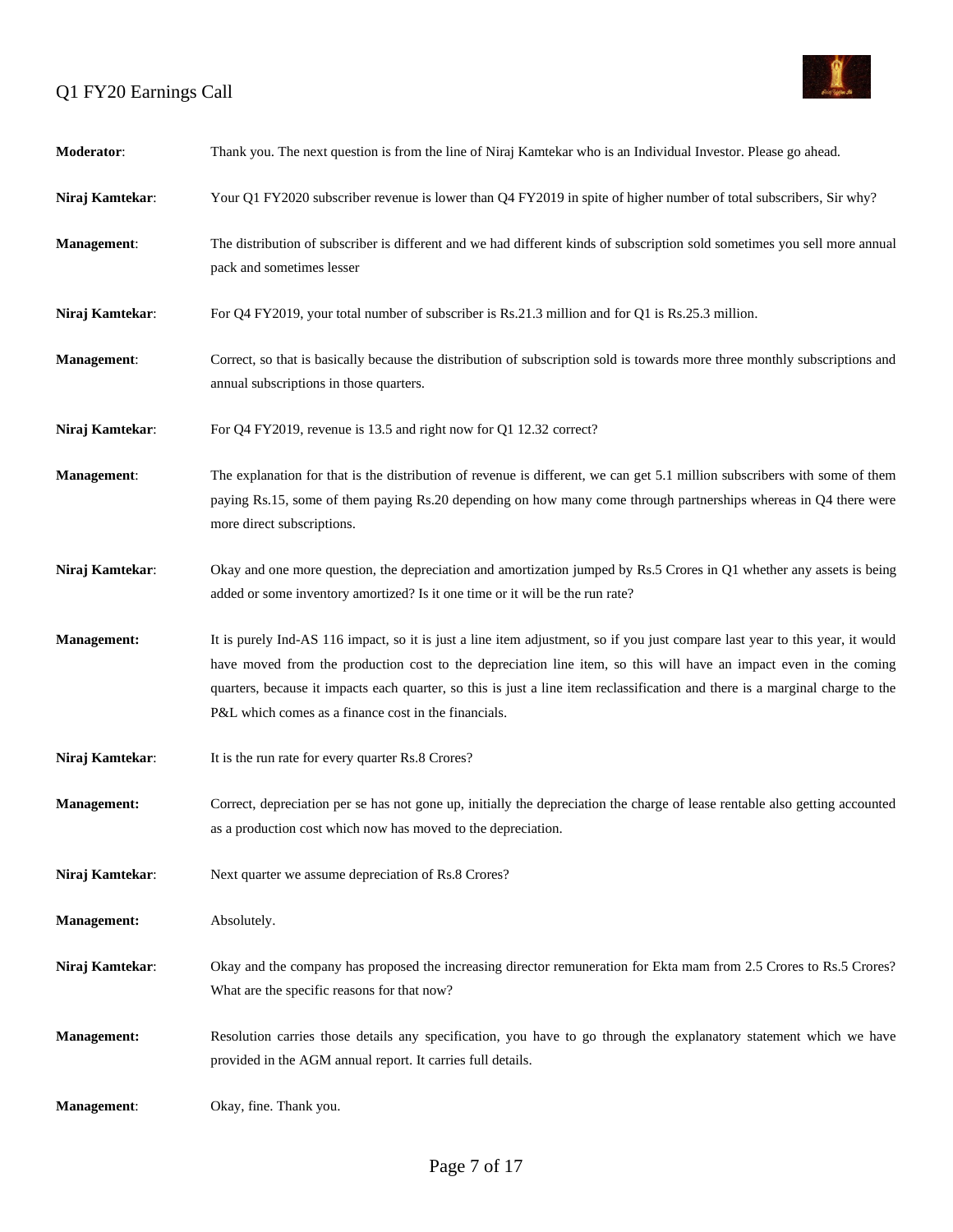

| Moderator:            | Thank you. The next question is from the line of Rithwik Sheth from Oneup Financial. Please go ahead.                                                                                                                                                                                                                                                                                                                                                           |
|-----------------------|-----------------------------------------------------------------------------------------------------------------------------------------------------------------------------------------------------------------------------------------------------------------------------------------------------------------------------------------------------------------------------------------------------------------------------------------------------------------|
| <b>Rithwik Sheth:</b> | Good evening. Sir, a couple of questions. On ALT, I joined in late, what is the kind of out flow cash investment that we<br>are looking to do in FY2020 and what was that in Q1?                                                                                                                                                                                                                                                                                |
| <b>Management:</b>    | Last year we invested on Rs.150 Crores we think we should be investing around another Rs.150 Crores out of which<br>Rs.75 Crores we had already invested in Q1, so our proposed investment again in ALT will be around Rs.75 Crores and<br>there we will see later if we need to increase more funds.                                                                                                                                                           |
| <b>Rithwik Sheth:</b> | And Rs.150 Crores will be 50%?                                                                                                                                                                                                                                                                                                                                                                                                                                  |
| <b>Management:</b>    | It is equity investment.                                                                                                                                                                                                                                                                                                                                                                                                                                        |
| <b>Rithwik Sheth:</b> | Yes that I am aware, but 50% would be for content and balance for Sir how does that?                                                                                                                                                                                                                                                                                                                                                                            |
| Management:           | Rs.100 Crores for content, 50% balance for everything else                                                                                                                                                                                                                                                                                                                                                                                                      |
| <b>Rithwik Sheth:</b> | Sorry I missed that.                                                                                                                                                                                                                                                                                                                                                                                                                                            |
| Management:           | Yes, it is Rs.100 Crores plus Rs.50 Crores that is the split Rs.100 Crores on content, Rs.50 Crores for the rest, local plus<br>tech plus people.                                                                                                                                                                                                                                                                                                               |
| <b>Rithwik Sheth:</b> | Okay, basically we would have another couple of years of cash and the books for investing then what would be the<br>strategy post that?                                                                                                                                                                                                                                                                                                                         |
| Management:           | Well we have done a deal with ZEE5 if you have read in the papers, that will ensure that we do not have this cash<br>insufficiency because we are getting a percentage of our cost compensated through that deal, so our aim is to break even<br>on both the cash as well as on a P&L level, the consolidated business by March 31, 2020 given that at this scale of<br>operations that what we are doing right now we will be cash sufficient for a long time. |
| <b>Rithwik Sheth:</b> | Okay, this ZEE deal we would be renting some content and they would be providing us fees on that, is that understanding<br>right?                                                                                                                                                                                                                                                                                                                               |
| Management:           | Yes there it is basically that it is a co-sharing model, share the content on ALT as well as on ZEE. Before the ZEE deal<br>we used to share the content on about 6 to 7 partners we are whom were the big Telcos now all that will be taken away<br>and everything will be behind the paywall for all production that will go on H2, second half of the year.                                                                                                  |
| <b>Rithwik Sheth:</b> | Okay, so basically from the H2 of the year if I am say on one of the Telcos then I would not be able to access that content<br>for free, is that understanding right?                                                                                                                                                                                                                                                                                           |
| Management:           | Correct.                                                                                                                                                                                                                                                                                                                                                                                                                                                        |
| <b>Rithwik Sheth:</b> | Okay, so I will have to pay the Telco or to Balaji directly? How does that part because I understand?                                                                                                                                                                                                                                                                                                                                                           |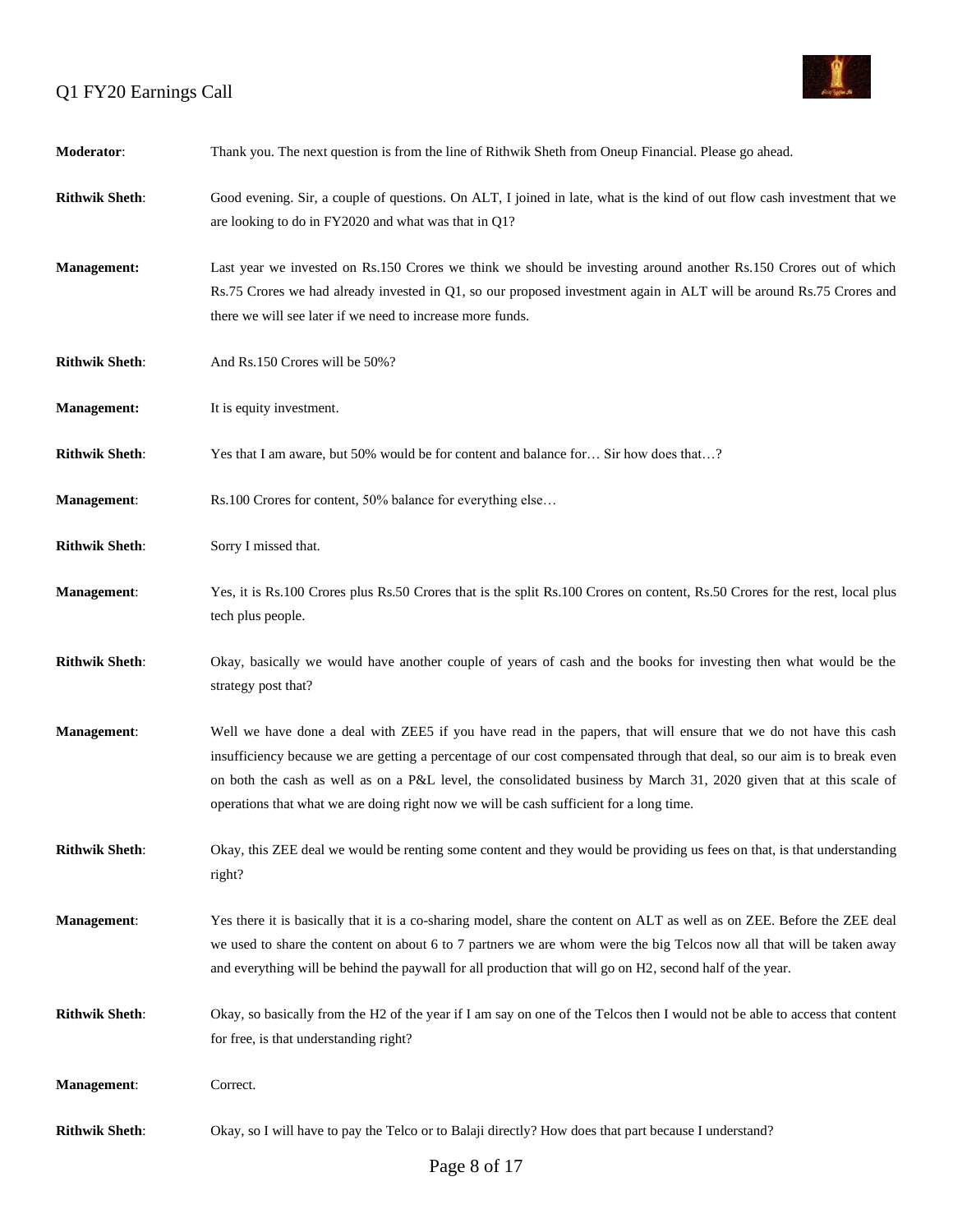

| Management:           | As of now it will not be available at all in any of the Telcos.                                                                                                                                                                                                                                                                                                                                                                                                                                                                                                |
|-----------------------|----------------------------------------------------------------------------------------------------------------------------------------------------------------------------------------------------------------------------------------------------------------------------------------------------------------------------------------------------------------------------------------------------------------------------------------------------------------------------------------------------------------------------------------------------------------|
| <b>Rithwik Sheth:</b> | Okay, so post basically from H2 October , 2019 onward, there will be no content of ALT Balaji on the Telcos?                                                                                                                                                                                                                                                                                                                                                                                                                                                   |
| Management:           | Correct, we will of course get a paywall system, but right now I think it is not through, but at least from October 1, 2019<br>it will be only Zee and us.                                                                                                                                                                                                                                                                                                                                                                                                     |
| <b>Rithwik Sheth:</b> | Okay, so on that further right now, I understand more than 75% of a user base would be from Telcos, so what is the kind<br>of visibility that we would have to compensate for the loss of this and just doing on zee and our own platform?                                                                                                                                                                                                                                                                                                                     |
| <b>Management:</b>    | I did not understand your question.                                                                                                                                                                                                                                                                                                                                                                                                                                                                                                                            |
| <b>Rithwik Sheth:</b> | Right now, what would be the percentage of revenue coming from the Telcos or out of Rs.12 Crores quarterly?                                                                                                                                                                                                                                                                                                                                                                                                                                                    |
| Management:           | Last year out of Rs.40 Crores that we do, Rs.25 Crores we did on the partners including Telcos and everybody else in 15<br>directly, but that is 25 and we will get a considerable chunk of money from Zee that will ensure that are losses go down<br>considerably, so everything is going to always be behind the paywall remember both in the case of Zee and us so we are<br>out of the free environment and our top line is likely to more than double from last year or just about double from last<br>year that is the impact that this deal will have. |
| <b>Rithwik Sheth:</b> | Okay, so basically from H2, the revenue from zee coming in will be higher than the loss of exit of the Telcos?                                                                                                                                                                                                                                                                                                                                                                                                                                                 |
| <b>Management:</b>    | Yes it is significantly higher.                                                                                                                                                                                                                                                                                                                                                                                                                                                                                                                                |
| Sanjesh Jain:         | Then the loss on the exit of the Telcos partner.                                                                                                                                                                                                                                                                                                                                                                                                                                                                                                               |
| <b>Rithwik Sheth:</b> | Okay, so if you are investing Rs.150 Crores per year, can we expect FY2022 have at least Rs.50 Crores to Rs.60 Crores<br>of revenue from that?                                                                                                                                                                                                                                                                                                                                                                                                                 |
| Management:           | Yes, certainly probably a little more, last year we did Rs.42 Crores, like I said we are looking at a number that is<br>significantly above this. You will be surprised to see the number in March.                                                                                                                                                                                                                                                                                                                                                            |
| <b>Rithwik Sheth:</b> | Okay and do we have any deal in place already with Zee on the quantum of the pay or that depends on the content?                                                                                                                                                                                                                                                                                                                                                                                                                                               |
| Management:           | Quantum of thesorry?                                                                                                                                                                                                                                                                                                                                                                                                                                                                                                                                           |
| <b>Rithwik Sheth:</b> | Do we have any already agreement on the quantum of the payment that they will do to us?                                                                                                                                                                                                                                                                                                                                                                                                                                                                        |
| Management:           | Yes certainly.                                                                                                                                                                                                                                                                                                                                                                                                                                                                                                                                                 |
| <b>Rithwik Sheth:</b> | Okay, so it does not depend on the number of shows that you provide them or?                                                                                                                                                                                                                                                                                                                                                                                                                                                                                   |
| Management:           | It does.                                                                                                                                                                                                                                                                                                                                                                                                                                                                                                                                                       |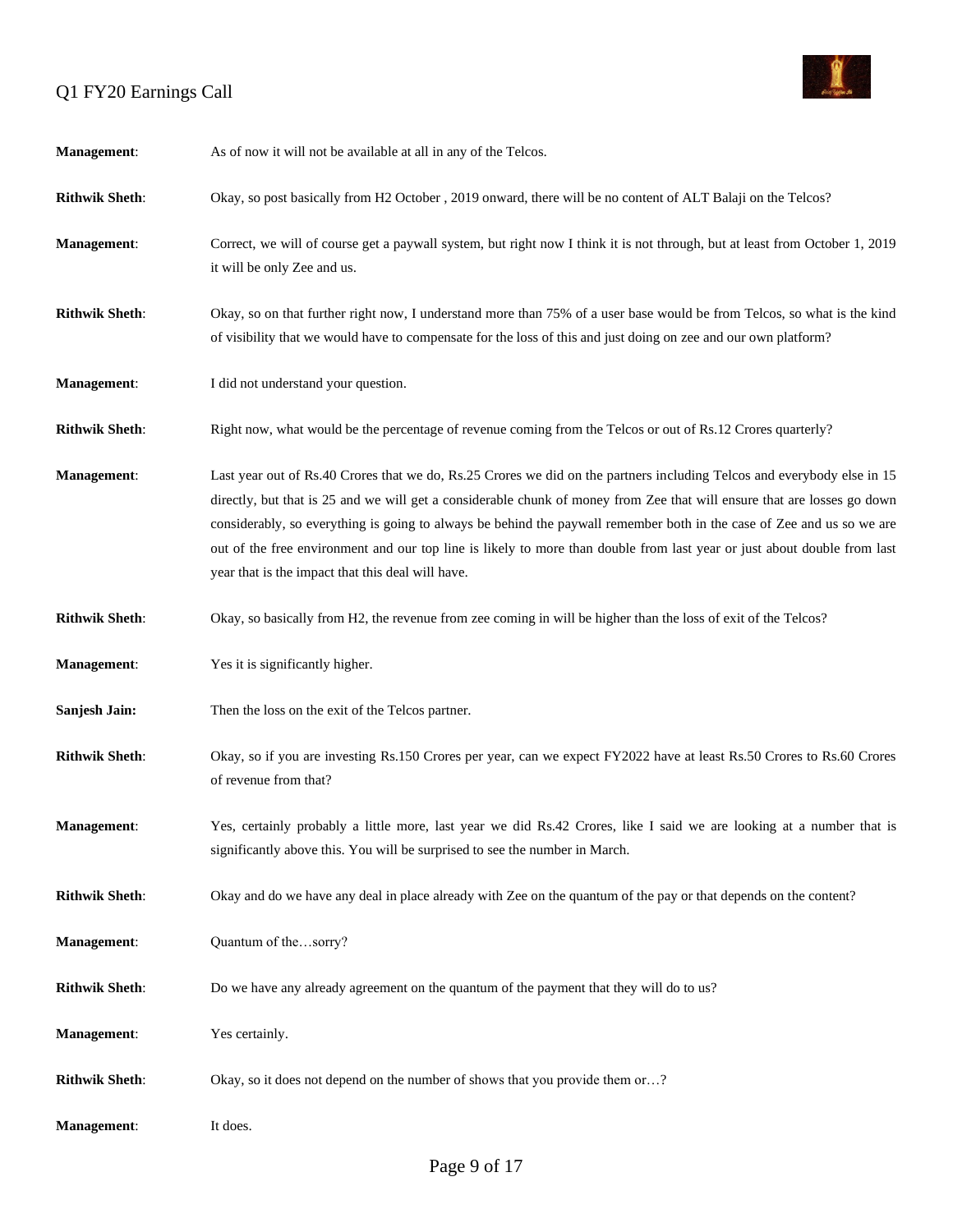

| <b>Rithwik Sheth:</b> | Okay that might be variable.                                                                                                                                                                                                                                                                                                                                                                                                                                                                                                                                                                                                                                  |
|-----------------------|---------------------------------------------------------------------------------------------------------------------------------------------------------------------------------------------------------------------------------------------------------------------------------------------------------------------------------------------------------------------------------------------------------------------------------------------------------------------------------------------------------------------------------------------------------------------------------------------------------------------------------------------------------------|
| Sanjesh Jain:         | These not going to pay me if I provide them zero shows right.                                                                                                                                                                                                                                                                                                                                                                                                                                                                                                                                                                                                 |
| <b>Rithwik Sheth:</b> | Yes of course but we will be leveraging our existing content as well right on their platform?                                                                                                                                                                                                                                                                                                                                                                                                                                                                                                                                                                 |
| Sanjesh Jain:         | No, it is only for content, existing content stays only on ALT.                                                                                                                                                                                                                                                                                                                                                                                                                                                                                                                                                                                               |
| <b>Rithwik Sheth:</b> | The new content creation will be shared with them?                                                                                                                                                                                                                                                                                                                                                                                                                                                                                                                                                                                                            |
| Sanjesh Jain:         | Correct.                                                                                                                                                                                                                                                                                                                                                                                                                                                                                                                                                                                                                                                      |
| <b>Rithwik Sheth:</b> | Okay, great Sir and all the best for the coming. Thank you.                                                                                                                                                                                                                                                                                                                                                                                                                                                                                                                                                                                                   |
| Moderator:            | Thank you. The next question is from the line of Kunal Vohra from BNP Paribas. Please go ahead.                                                                                                                                                                                                                                                                                                                                                                                                                                                                                                                                                               |
| Kunal Vohra:          | Thank you for the opportunity. I just wanted to check with the deal with Zee, is it a reciprocal arrangement wherein you<br>also will be able to get ZEE5 content or it is only that will be providing content there?                                                                                                                                                                                                                                                                                                                                                                                                                                         |
| Management:           | No, it is not reciprocal, you must understand that the movie library and the degree of investment that Zee network has is<br>pretty large.                                                                                                                                                                                                                                                                                                                                                                                                                                                                                                                    |
| Kunal Vohra:          | So in that case the short future of ALTBalaji I mean the ALTBalaji will be like, so your content will be available in ALT<br>Balaji and it will also be available it on ZEE5?                                                                                                                                                                                                                                                                                                                                                                                                                                                                                 |
| Management:           | Correct like I explained before, right now it is available on three Telco apps plus a lot of partners free to the consumer and<br>paid on ALT, so from a multi-partner free environment, we moved to a single partner environment where everything is<br>behind the paywall, also our library content about 38 to 40 shows stay exclusively with us. We are also assured a certain<br>sum for revenue and we will continue our growth for trajectory in year one it is Rs.7 Crores, second year Rs.42 Crores,<br>third year, we are likely to did very, very, we are likely to continue on the trajectory and probably go 1.5 to 2x what we<br>did last year. |
| Kunal Vohra:          | So the customer in that case has the choice of either like watching your content through ZEE5 like by paying a higher<br>amount or by paying a slightly smaller amount they can watch only to ALTBalaji content through your app Sir?                                                                                                                                                                                                                                                                                                                                                                                                                         |
| Management:           | Correct and these pricing models will evolve as we go through the deal.                                                                                                                                                                                                                                                                                                                                                                                                                                                                                                                                                                                       |
| Kunal Vohra:          | Sure okay and Jio the investor in Balaji, so even Jio will not be getting any content, correctly say we will not be saying<br>the ALTBalaji content which several Telco                                                                                                                                                                                                                                                                                                                                                                                                                                                                                       |
| Management:           | These for the H2 of the year, so that is locked between ALTBalaji app and Zee.                                                                                                                                                                                                                                                                                                                                                                                                                                                                                                                                                                                |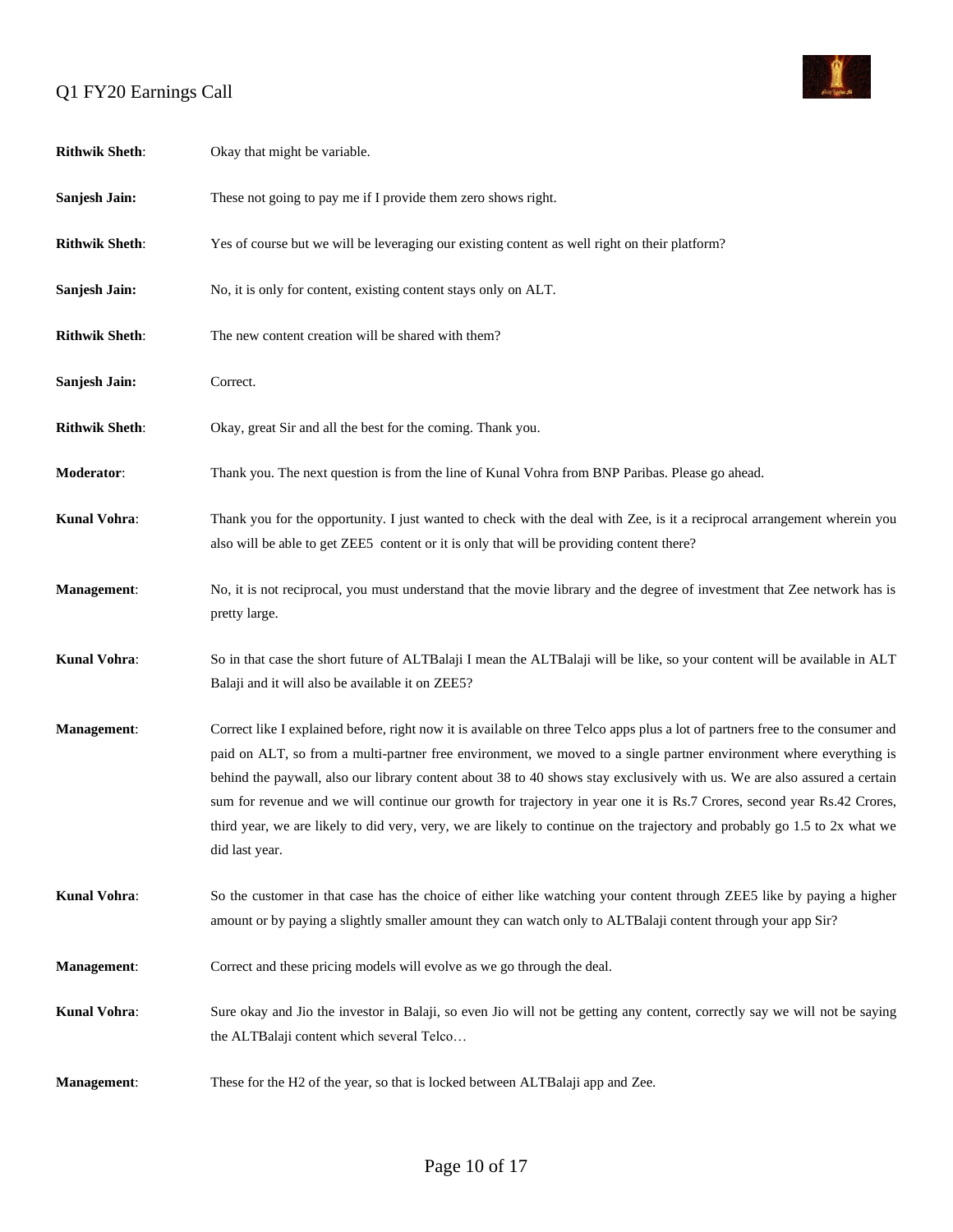

| Kunal Vohra:         | And what is the longer term future of ALTBalaji like this is how it will work, is this sustainable model, because you<br>changed the model like couple of times in the past, so is this the way you are looking at it like going forward?                                                                                                                                                                                                                                                                                                                                                                                                                                                                                                                                                                                                                                                                                                                                                                                                                                                                                                                                                                                                                                                                                                  |
|----------------------|--------------------------------------------------------------------------------------------------------------------------------------------------------------------------------------------------------------------------------------------------------------------------------------------------------------------------------------------------------------------------------------------------------------------------------------------------------------------------------------------------------------------------------------------------------------------------------------------------------------------------------------------------------------------------------------------------------------------------------------------------------------------------------------------------------------------------------------------------------------------------------------------------------------------------------------------------------------------------------------------------------------------------------------------------------------------------------------------------------------------------------------------------------------------------------------------------------------------------------------------------------------------------------------------------------------------------------------------|
| Management:          | What are the changes you are referring in the model?                                                                                                                                                                                                                                                                                                                                                                                                                                                                                                                                                                                                                                                                                                                                                                                                                                                                                                                                                                                                                                                                                                                                                                                                                                                                                       |
| Kunal Vohra:         | Initially you are let us say charging Rs.99 and then?                                                                                                                                                                                                                                                                                                                                                                                                                                                                                                                                                                                                                                                                                                                                                                                                                                                                                                                                                                                                                                                                                                                                                                                                                                                                                      |
| <b>Management:</b>   | Sorry I think you got your facts wrong. That is incorrect we have not changed the price, not changed at all, so I would like<br>to know what specific changes you are talking?                                                                                                                                                                                                                                                                                                                                                                                                                                                                                                                                                                                                                                                                                                                                                                                                                                                                                                                                                                                                                                                                                                                                                             |
| Kunal Vohra:         | So initially you had a subscription model then you are with Telco partnerships?                                                                                                                                                                                                                                                                                                                                                                                                                                                                                                                                                                                                                                                                                                                                                                                                                                                                                                                                                                                                                                                                                                                                                                                                                                                            |
| Management:          | Not really, we were from day one live with Telcos from Vodafone onwards, we have always been Rs.300 for annual,<br>Rs.100 for three months from day one we went live with Vodafone, then we went live with Airtel and Jio after that, so we<br>have always been available on our partner and our pricing always has been Rs.100, Rs.300. What we have changed now<br>is that we have cut it from a multi-partner free system to a single partner pay system, but our belief to answer your<br>question, what is the long term, you know believe for ALT Balaji or long term believe lies in the fact then we want to<br>give a good breakeven and healthy business, so that we can continue funding this businesses. The customer acquisition<br>cost today are prohibitive, so we believe that unless we mix our direct acquisition with partnership acquisition, we are<br>likely to lose money on every consumer that we acquire, we are therefore trying to move the group which was like about<br>Rs.90 Crores in loss last year including ALT to an almost break even situation by March 2020, so that the TV plus movie<br>profits and ALT losses all cancel out each other. This will move to a positive number in the next financial year starting<br>March 2020, ending March 2021. So we want to make this business profitable. |
| Kunal Vohra:         | Thank you Sir.                                                                                                                                                                                                                                                                                                                                                                                                                                                                                                                                                                                                                                                                                                                                                                                                                                                                                                                                                                                                                                                                                                                                                                                                                                                                                                                             |
| Moderator:           | The next question is from the line of Yogesh Kirve from B&K Securities. Please go ahead.                                                                                                                                                                                                                                                                                                                                                                                                                                                                                                                                                                                                                                                                                                                                                                                                                                                                                                                                                                                                                                                                                                                                                                                                                                                   |
| <b>Yogesh Kirve:</b> | Thanks for the opportunity. Sir I just wanted to understand whether ALTBalaji would also be creating content outside the<br>partnership with ZEE5, would it for independently produce some content as well?                                                                                                                                                                                                                                                                                                                                                                                                                                                                                                                                                                                                                                                                                                                                                                                                                                                                                                                                                                                                                                                                                                                                |
| Management:          | ALTBalaji does not produce any content, our production norm is Balaji Telefilms. Right now all the capacity that Balaji<br>Telefilms has to produce digital content is being consumed by ALTBalaji whether this will happen or not six, seven<br>months down the line, we are yet to see, but for that we want to see a drop in business, so I think that will not happen in a<br>hurry, we are thinking about it                                                                                                                                                                                                                                                                                                                                                                                                                                                                                                                                                                                                                                                                                                                                                                                                                                                                                                                          |
| <b>Yogesh Kirve:</b> | Let me rephrase, whether ALTBalaji will commission a content independent or outside the deal with ZEE5 or everything<br>that will be on ALTBalaji would be on co-created basis?                                                                                                                                                                                                                                                                                                                                                                                                                                                                                                                                                                                                                                                                                                                                                                                                                                                                                                                                                                                                                                                                                                                                                            |
| Management:          | Everything that is in H2 will be on a co-created basis.                                                                                                                                                                                                                                                                                                                                                                                                                                                                                                                                                                                                                                                                                                                                                                                                                                                                                                                                                                                                                                                                                                                                                                                                                                                                                    |
| <b>Yogesh Kirve:</b> | Okay, so secondly regarding the payout from ZEE5, so would that cover substantially all of our cost and whatever<br>monetization happens on ALTBalaji would be a surplus or how is?                                                                                                                                                                                                                                                                                                                                                                                                                                                                                                                                                                                                                                                                                                                                                                                                                                                                                                                                                                                                                                                                                                                                                        |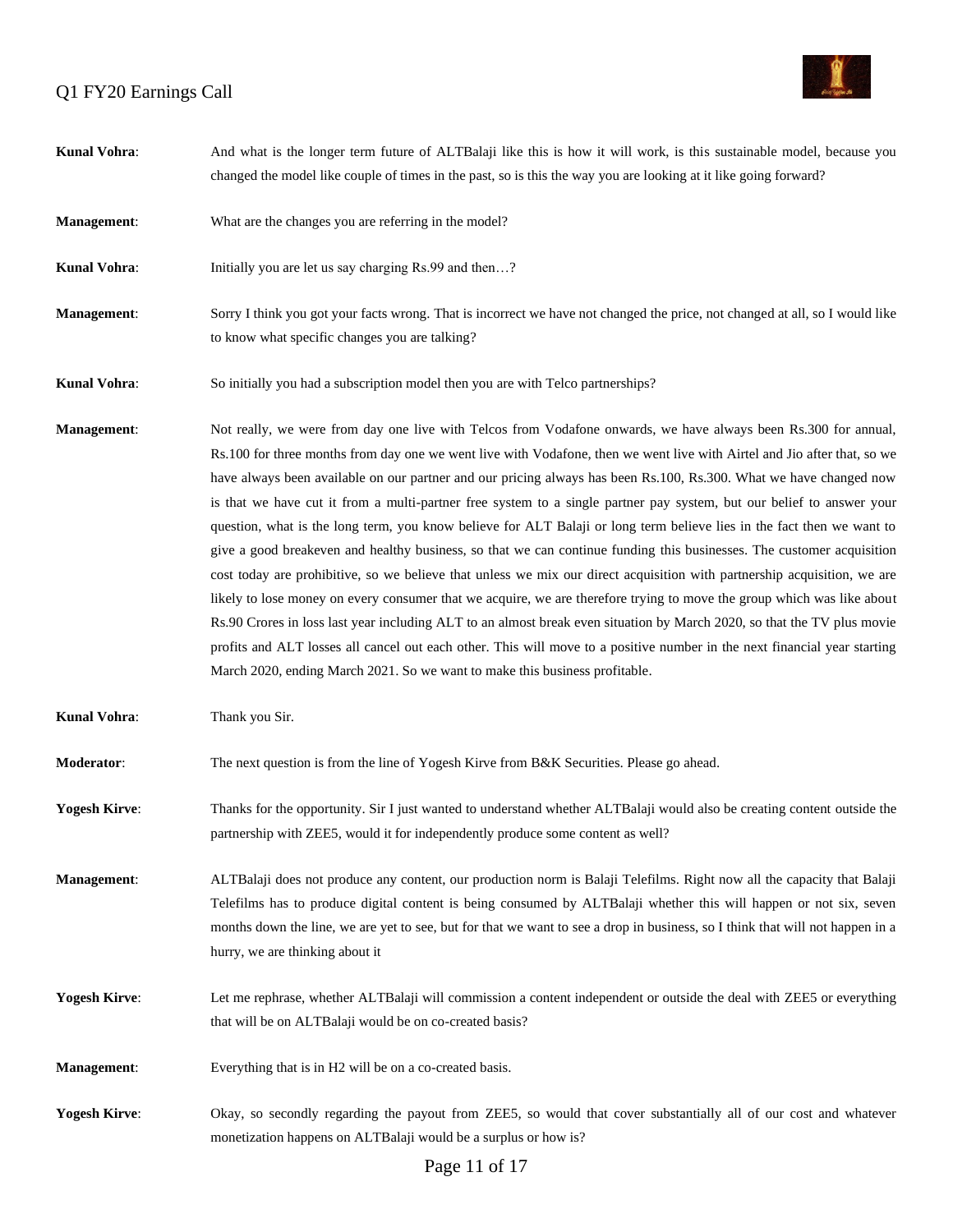

| <b>Management:</b>   | We are not able to reveal that suffice to say that we will definitely improve our top line between these two to $1.5$ to $2x$ of<br>what we did in the previous financial year. At the end of the year, the guidance is that we want to breakeven on the<br>consolidate level.                                                                                                                                                                                                                                                           |
|----------------------|------------------------------------------------------------------------------------------------------------------------------------------------------------------------------------------------------------------------------------------------------------------------------------------------------------------------------------------------------------------------------------------------------------------------------------------------------------------------------------------------------------------------------------------|
| <b>Yogesh Kirve:</b> | Also if you would provide response to this, so as payout from ZEE5 would it be $-$ is it six kind of nature or is it link to the<br>performance of the content or based on number of views or?                                                                                                                                                                                                                                                                                                                                           |
| Management:          | Not linked to performance, but we certainly have to produce a certain number of shows.                                                                                                                                                                                                                                                                                                                                                                                                                                                   |
| <b>Yogesh Kirve:</b> | Right, okay and in terms of the movie line of show, four of the movies are getting released two have already released and<br>I think another two are slated for release. So beyond what sort of content pipeline we are looking at, the films pipeline we<br>are looking at?                                                                                                                                                                                                                                                             |
| Management:          | Right now we are looking at Rs.100 Crores to Rs.120 Crores capital that will be deployed in recycle this year, because we<br>have presold rights, we have assured profits of anywhere between Rs.20 Crores and Rs.30 Crores, so minimum Rs.20<br>Crores at upside, it is of course upside and we have made the business secure through minimum guarantees and we are<br>looking at making that kind of Rs.100 Crores to Rs.120 Crores investment in movies on a consistent year-to-year basis<br>probably across four movies every year. |
| <b>Yogesh Kirve:</b> | Then we talk about how many movies are under production at this stage apart from four which are slated right?                                                                                                                                                                                                                                                                                                                                                                                                                            |
| Management:          | None other than four that are slated or under production right. They will go into production in the second half two more<br>movies will go.                                                                                                                                                                                                                                                                                                                                                                                              |
| <b>Yogesh Kirve:</b> | Okay, sure. That is all for me and all the best.                                                                                                                                                                                                                                                                                                                                                                                                                                                                                         |
| Moderator:           | Thank you. The next question is from the line of Mayur Gathani from OM Portfolio. Please go ahead.                                                                                                                                                                                                                                                                                                                                                                                                                                       |
| Mayur Gathani:       | Thank you for the opportunity. Sir once give your content to ZEE who will own the IP?                                                                                                                                                                                                                                                                                                                                                                                                                                                    |
| Management:          | It is shared.                                                                                                                                                                                                                                                                                                                                                                                                                                                                                                                            |
| Mayur Gathani:       | You will continue to play it on your app as well as ZEE will play it on its app?                                                                                                                                                                                                                                                                                                                                                                                                                                                         |
| Management:          | Correct.                                                                                                                                                                                                                                                                                                                                                                                                                                                                                                                                 |
| Mayur Gathani:       | And is this the same for the movies as well?                                                                                                                                                                                                                                                                                                                                                                                                                                                                                             |
| Management:          | No, movies the IP structure is totally different, movies only played on ZEE5, we do not play them on our app.                                                                                                                                                                                                                                                                                                                                                                                                                            |
| Mayur Gathani:       | So you do not play your movies on your app?                                                                                                                                                                                                                                                                                                                                                                                                                                                                                              |
| Management:          | Not for the last two years and not probably for the next two years also.                                                                                                                                                                                                                                                                                                                                                                                                                                                                 |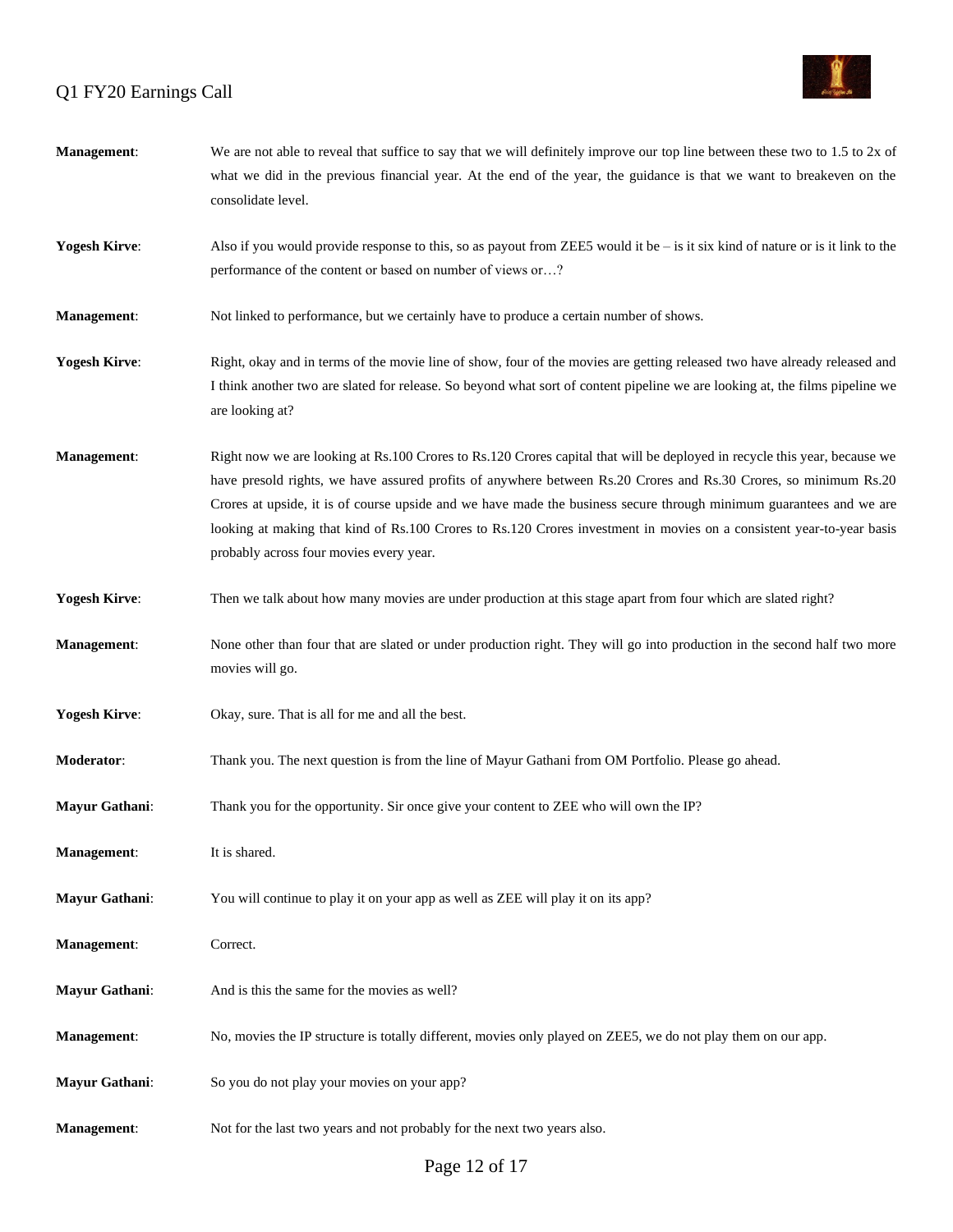

| Mayur Gathani:     | Okay and this deal has a definite time period of two years only?                                                                                                                                                                                                                                      |
|--------------------|-------------------------------------------------------------------------------------------------------------------------------------------------------------------------------------------------------------------------------------------------------------------------------------------------------|
| Management:        | At this point yes, it is a two yearly.                                                                                                                                                                                                                                                                |
| Mayur Gathani:     | Okay, so you will have only your content on what you produce on ALTBalaji and you will co-share it with Zee, Zee can<br>continue to run the way, it is running may be through deals with Telcos etc and you will get a fixed amount from Zee at<br>the end of the year?                               |
| Management:        | The only condition is it has to be all behind a paywall.                                                                                                                                                                                                                                              |
| Mayur Gathani:     | You are saying Zee has a condition it has to be behind the paywall.                                                                                                                                                                                                                                   |
| Management:        | Yes and so do we.                                                                                                                                                                                                                                                                                     |
| Mayur Gathani:     | Zee may give it free I mean Zee may still pay you at the end of the year or whatever the fixed amount is?                                                                                                                                                                                             |
| <b>Management:</b> | The condition is that I am again repeating. The condition for the deal is that it has to be behind the paywall.                                                                                                                                                                                       |
| Mayur Gathani:     | Okay and there is no reciprocation from Zee and it is only for the newer content in the H2 that you will start producing?                                                                                                                                                                             |
| Management:        | Correct and that date will five, six days here and there but yes.                                                                                                                                                                                                                                     |
| Mayur Gathani:     | That is fine, so kind of you become what you are doing in Balaji today for the medias, Star and Zee etc, you will be same<br>thing for ZEE5? Is that the right way to put it at least for two year period?                                                                                            |
| Management:        | I do not know you are saying this, but can you please explain the reasoning behind that?                                                                                                                                                                                                              |
| Mayur Gathani:     | You are producing content. At Balaji, you are producing content and you are giving it to Star, Zee etc to run it and they<br>owned IP, here as again Balaji is producing content, giving it to ALTBalaji as well as giving it to ZEE5, but only<br>difference is you own the IP, you co-share the IP? |
| Management:        | We co-share the IP and secondly we also put it on our platform, we do not have a TV channel right to compare, we do not<br>have a TV channel where we run Kasauti                                                                                                                                     |
| Mayur Gathani:     | Yes, you do not, but I am just trying to – you just become more of only difference here is that you also have your own app<br>where you are running it and you are not exploiting other options?                                                                                                      |
| Management:        | You think that it is significant difference or not a significant.                                                                                                                                                                                                                                     |
| Mayur Gathani:     | It is a significant difference, what I am saying is what we came across was as an ALTB alaji was supposed to be an app by<br>itself where if you would explore all the options possible, you are just limiting itself to one app I am saying that okay, the<br>rest all will be done by ZEE5.         |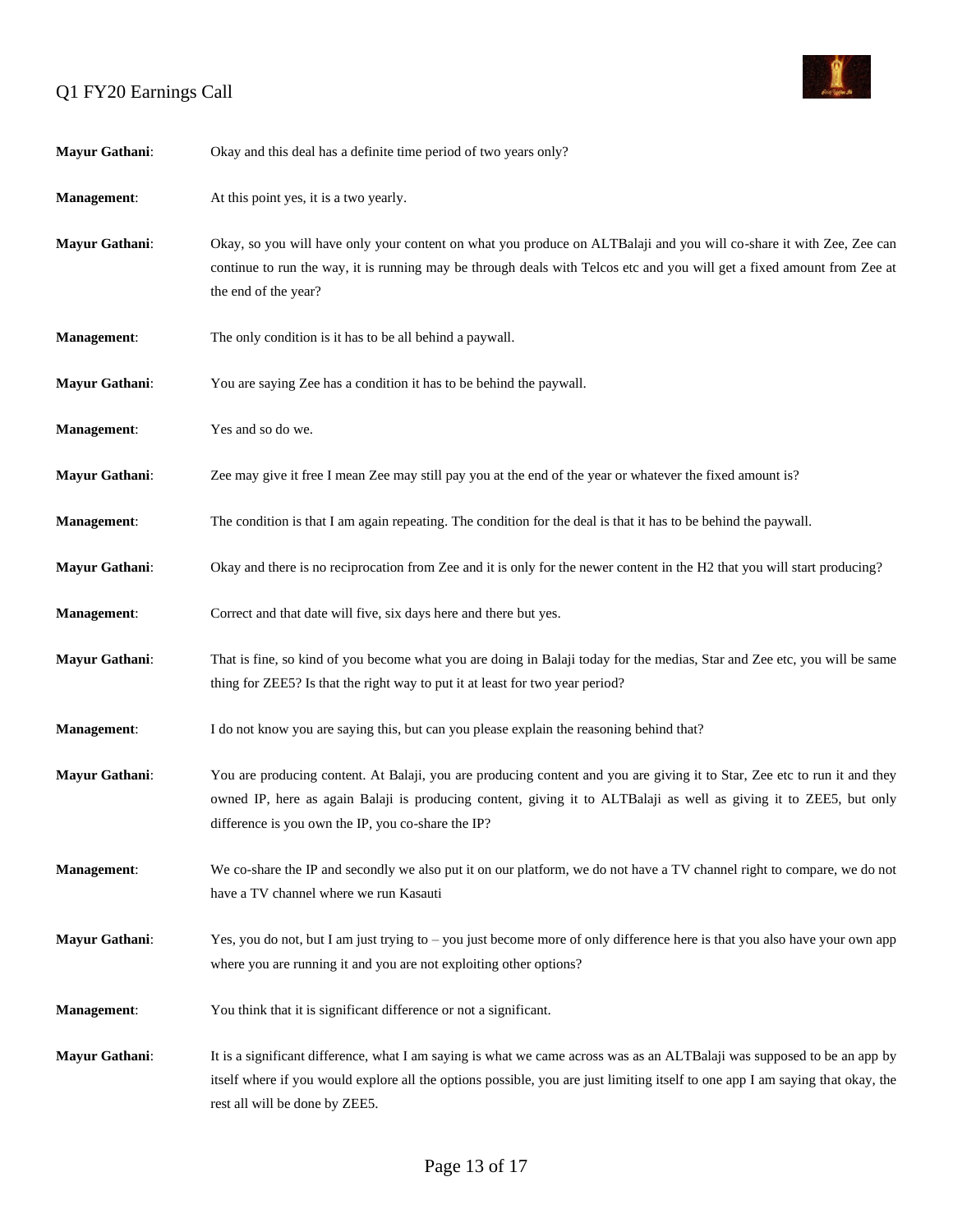

| <b>Management:</b>    | I am not understanding what you are saying, will you please explain the logic behind what you are saying, direct mean<br>what and what they came across means what will you just kind of explain that?                                                                                                                                                                                                                                                                                                                                                                                                                                                                                                                                                                                                                                                                                                                                         |
|-----------------------|------------------------------------------------------------------------------------------------------------------------------------------------------------------------------------------------------------------------------------------------------------------------------------------------------------------------------------------------------------------------------------------------------------------------------------------------------------------------------------------------------------------------------------------------------------------------------------------------------------------------------------------------------------------------------------------------------------------------------------------------------------------------------------------------------------------------------------------------------------------------------------------------------------------------------------------------|
| Mayur Gathani:        | This was the app right where you would have explored all your content etc and marketed with the Telcos or multiple<br>partners right to take it to all levels, here you are doing it for yourself now right, you will not be with any Telcos or any<br>other future opportunities that may come up with at least for the next two years, because Zee has all the rights to do<br>whatever it can do behind the paywall?                                                                                                                                                                                                                                                                                                                                                                                                                                                                                                                        |
| Sanjesh Jain:         | Where are you coming across this data may I ask you? Zee has all rights and something, is there a data point that you are<br>looking into or?                                                                                                                                                                                                                                                                                                                                                                                                                                                                                                                                                                                                                                                                                                                                                                                                  |
| <b>Mayur Gathani:</b> | I understood like that so I just want a clarification that                                                                                                                                                                                                                                                                                                                                                                                                                                                                                                                                                                                                                                                                                                                                                                                                                                                                                     |
| Management:           | Just to understand the deal, the deal like I said before even in a multi-partner environment where we gave our content to<br>Telcos to many other partners actually seven to eight partners, so now we are closing that out, so consumers would not be<br>able to get it free, they will get it only on two partners ZEE5 and us. Earlier it was on every Telco partner and that<br>accounted for 90% coverage of all the mobiles with base in India, now between two partners we are not going to expose it<br>to 90%, that part one. Part two, we co-own the IP so it continues to stay on us, so it is not like a TV production deal,<br>because we have channel to reach the consumer ourselves. Part three is that our library of 38 shows that we have<br>produced so far or 40 shows that we have produced so far, continues to be exclusively with us whereas till now that<br>whole library you are residing on all the three Telcos. |
| Mayur Gathani:        | Thanks for the clarification. One more point, this 38 shows that you still have with you and which you own the IP, can<br>you share it with others apart from ZEE5?                                                                                                                                                                                                                                                                                                                                                                                                                                                                                                                                                                                                                                                                                                                                                                            |
| <b>Management:</b>    | It has to all be behind the paywall that is the content.                                                                                                                                                                                                                                                                                                                                                                                                                                                                                                                                                                                                                                                                                                                                                                                                                                                                                       |
| <b>Mayur Gathani:</b> | Behind the paywall, but can you share if it is someone else as well?                                                                                                                                                                                                                                                                                                                                                                                                                                                                                                                                                                                                                                                                                                                                                                                                                                                                           |
| <b>Management:</b>    | Yes the only condition, it has to be all behind the paywall.                                                                                                                                                                                                                                                                                                                                                                                                                                                                                                                                                                                                                                                                                                                                                                                                                                                                                   |
| Mayur Gathani:        | Great Sir. Thank you for the clarification.                                                                                                                                                                                                                                                                                                                                                                                                                                                                                                                                                                                                                                                                                                                                                                                                                                                                                                    |
| Moderator:            | Thank you. The next question is from the line of Rithwik Sheth from Oneup Financial. Please go ahead.                                                                                                                                                                                                                                                                                                                                                                                                                                                                                                                                                                                                                                                                                                                                                                                                                                          |
| <b>Rithwik Sheth:</b> | Thanks for the followup. Just reading into your commentary, it seems that we are doing Rs.30 Crores to Rs.35 Crores of<br>cash loss, this Rs.30 Crores to Rs.35 Crores of cash loss this quarter and you are saying that by Q4 FY2020, we will be<br>around breakeven, so assuming that majority profit comes from ALT and ZEE5 partnership, does it mean that this annual<br>run rate which we saw in FY2019?                                                                                                                                                                                                                                                                                                                                                                                                                                                                                                                                 |
| Management:           | Also the profit of motion pictures has not come in as yet, so full profit on motion pictures will come only in the coming<br>quarters and TV profit also surges in the coming quarters. We will update this which you can just extrapolate for the year<br>end.                                                                                                                                                                                                                                                                                                                                                                                                                                                                                                                                                                                                                                                                                |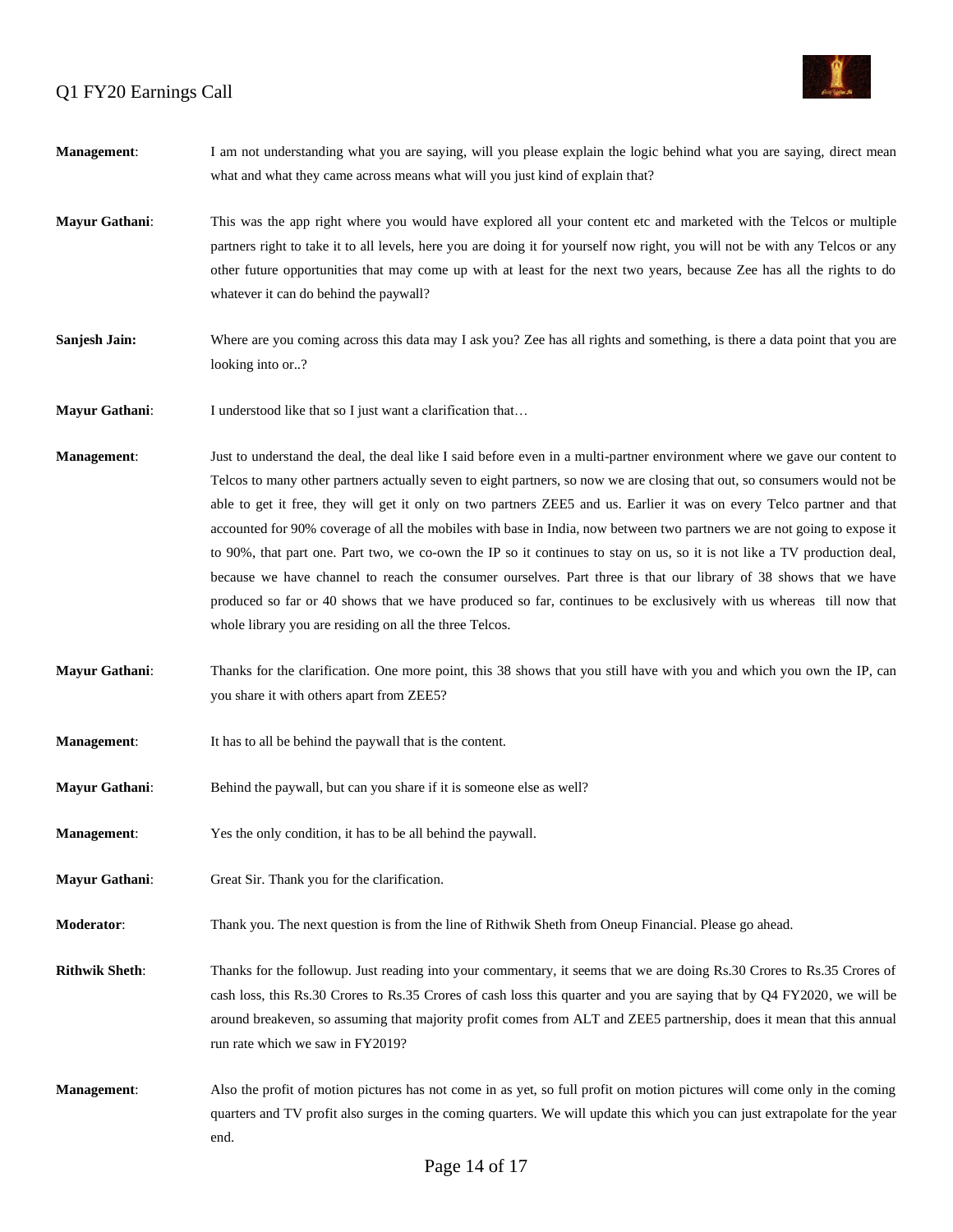

| <b>Rithwik Sheth:</b> | Sorry, I did not get.                                                                                                                                                                                                                                                                                                                                                                                                                                                                                                                                                                                                                                                                                                                                                                                                                                                                                                                           |
|-----------------------|-------------------------------------------------------------------------------------------------------------------------------------------------------------------------------------------------------------------------------------------------------------------------------------------------------------------------------------------------------------------------------------------------------------------------------------------------------------------------------------------------------------------------------------------------------------------------------------------------------------------------------------------------------------------------------------------------------------------------------------------------------------------------------------------------------------------------------------------------------------------------------------------------------------------------------------------------|
| Management:           | It is not a run rate that you can extrapolate for the whole year.                                                                                                                                                                                                                                                                                                                                                                                                                                                                                                                                                                                                                                                                                                                                                                                                                                                                               |
| <b>Rithwik Sheth:</b> | Okay, but this bulk of it would be coming from ALTBalaji is that understanding right like Rs.20 Crores odd of<br>incremental revenue?                                                                                                                                                                                                                                                                                                                                                                                                                                                                                                                                                                                                                                                                                                                                                                                                           |
| Management:           | There is a bit of that, but actually for your question on cash, the cash receipts from the sale of rights for the movies has to<br>yet come in, it has come in $Q2$ , so $Q2$ , $Q3$ we will see that, that is the portion, H2 that is the second half is when the cash<br>situation on ALT we will see a significant increase, so the movies cash inflow starts from this quarter, that is Q2 onwards,<br>Q3 to Q4 because the Zee deal kicks in, you will see a significant improvement on the cash flow on ALT also, a<br>combination of this will mean that we will be in a much better position breaking even like I said at the end of the year.                                                                                                                                                                                                                                                                                          |
| <b>Rithwik Sheth:</b> | Okay and just going forward from the last participant's question about the existing shows in our bouquet, we would be<br>open to monetizing those as well right with ZEE5 or anyone if there is a lucrative deal on the table?                                                                                                                                                                                                                                                                                                                                                                                                                                                                                                                                                                                                                                                                                                                  |
| Management:           | We are always open to monetization, but what we are also thinking about is how do you balance, when you have to<br>acquire direct subscribers you have to make losses, when you are going through partnerships, you have to offset your<br>partnership revenue, because you do not make that money losses when you go through partner, but the question lies<br>herein between that who will own in how much of ownership do you need of subscribers and that is the balance that we<br>have to strike. If we do too much of partnership and all our revenues are only partnership revenues then the ownership of<br>the consumer becomes a little weaker especially when our library grows, so today if it is 60%, 40%, that is 60% from<br>partners 40% from direct we want to maintain that ratio so that while we fund our content ambitions and we get cash<br>process, we also have a healthy stream of direct subscribers coming for us. |
| <b>Rithwik Sheth:</b> | Okay.                                                                                                                                                                                                                                                                                                                                                                                                                                                                                                                                                                                                                                                                                                                                                                                                                                                                                                                                           |
| Management:           | So we might not quickly syndicate unless there is a lot of money on the table.                                                                                                                                                                                                                                                                                                                                                                                                                                                                                                                                                                                                                                                                                                                                                                                                                                                                  |
| <b>Rithwik Sheth:</b> | Okay Sir that is it from my side. Thank you.                                                                                                                                                                                                                                                                                                                                                                                                                                                                                                                                                                                                                                                                                                                                                                                                                                                                                                    |
| Moderator:            | Thank you. The next question is from the line of Darpan Thakkar from HSBC. Please go ahead.                                                                                                                                                                                                                                                                                                                                                                                                                                                                                                                                                                                                                                                                                                                                                                                                                                                     |
| Darpan Thakkar:       | Thanks for taking my question. I have one question on this co-shared deal if any subscriber coming directly to ALTBalaji<br>platform by paying, will you be sharing that revenue with Zee or it will stay with ALTBalaji only?                                                                                                                                                                                                                                                                                                                                                                                                                                                                                                                                                                                                                                                                                                                  |
| Management:           | No, it will stay with ALT.                                                                                                                                                                                                                                                                                                                                                                                                                                                                                                                                                                                                                                                                                                                                                                                                                                                                                                                      |
| Darpan Thakkar:       | Okay thanks that is it.                                                                                                                                                                                                                                                                                                                                                                                                                                                                                                                                                                                                                                                                                                                                                                                                                                                                                                                         |
| Moderator:            | Thank you. The next question is from the line of Dharmik Prajapati from Prosperity. Please go ahead.                                                                                                                                                                                                                                                                                                                                                                                                                                                                                                                                                                                                                                                                                                                                                                                                                                            |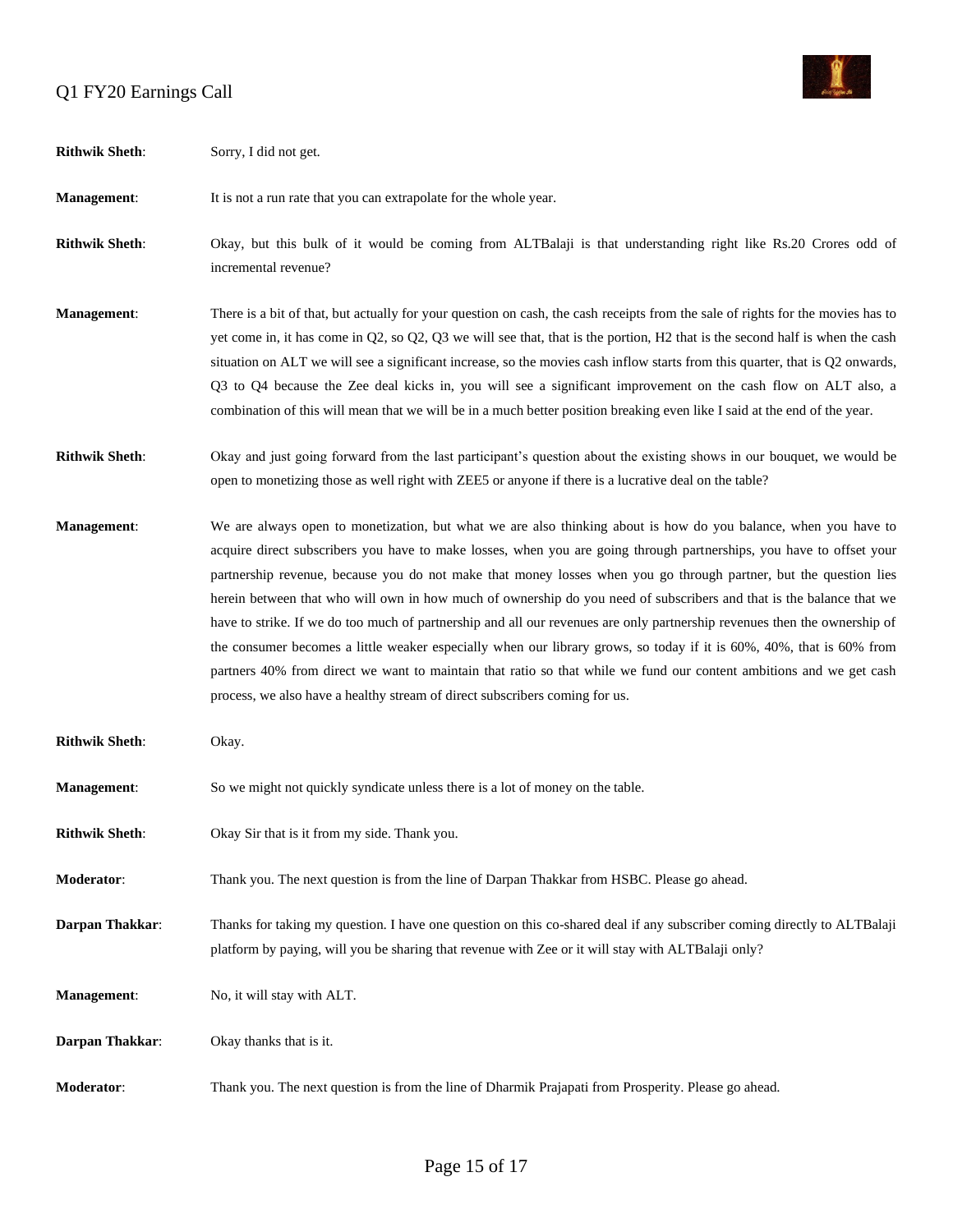

| Dharmik Prajapati:        | I had one query about that you mentioned about depreciation run rate of Rs.8 Crores for every quarter, so we can see the<br>depreciation increased by Rs.20 Crores for FY2020 compared to last year, so being a run rate of Rs.8 Crores for every<br>quarter, so then also the PBT guidelines of Rs.50 Crores to Rs.65 Crores is achievable for this current year?                                                                                                                                                                                                                                                                                                                                                                                                                                                                                                                              |
|---------------------------|-------------------------------------------------------------------------------------------------------------------------------------------------------------------------------------------------------------------------------------------------------------------------------------------------------------------------------------------------------------------------------------------------------------------------------------------------------------------------------------------------------------------------------------------------------------------------------------------------------------------------------------------------------------------------------------------------------------------------------------------------------------------------------------------------------------------------------------------------------------------------------------------------|
| <b>Management:</b>        | Yes, I am once again repeating. What changes you have seen in depreciation line is because of the Ind-AS impact so<br>production cost has gone down by Rs.5 Crores and your depreciation cost has gone up by Rs.5 Crores, it is a line item<br>adjustment and this is flow for the full quarter, so overall my EBITDA will not change in terms of depreciation if you just<br>reclassify the item of Rs.5 Crores back to production cost that is how it will remain and my year end number still holds<br>good. It is not that my depreciations has increased by Rs.5 Crores. It has got reclassified from production cost to the<br>depreciation because of Ind-AS.                                                                                                                                                                                                                            |
| <b>Dharmik Prajapati:</b> | GP is lower basically?                                                                                                                                                                                                                                                                                                                                                                                                                                                                                                                                                                                                                                                                                                                                                                                                                                                                          |
| Management:               | Sorry.                                                                                                                                                                                                                                                                                                                                                                                                                                                                                                                                                                                                                                                                                                                                                                                                                                                                                          |
| <b>Dharmik Prajapati:</b> | GP will be lower right?                                                                                                                                                                                                                                                                                                                                                                                                                                                                                                                                                                                                                                                                                                                                                                                                                                                                         |
| Management:               | GP will become higher, your production cost will show as saving of Rs.5 Crores then depreciation will go up by Rs.5<br>Crores that is the reclassification I have been referring because of Ind-AS.                                                                                                                                                                                                                                                                                                                                                                                                                                                                                                                                                                                                                                                                                             |
| Management:               | So gross will go higher, but net will get adjusted and Rs.5 Crores will come here.                                                                                                                                                                                                                                                                                                                                                                                                                                                                                                                                                                                                                                                                                                                                                                                                              |
| <b>Management:</b>        | Only marginal impact of Ind-AS has come in, so there is no major changes because of Ind-AS for us, it just line item<br>reclassification.                                                                                                                                                                                                                                                                                                                                                                                                                                                                                                                                                                                                                                                                                                                                                       |
| Dharmik Prajapati:        | Okay, fine and another question is you are saying that Balaji will achieve the break even at consolidate level, so does this<br>mean it is because of Zee deal?                                                                                                                                                                                                                                                                                                                                                                                                                                                                                                                                                                                                                                                                                                                                 |
| <b>Management:</b>        | One factor is that the other factor is the fact that we have a good movie there also, the third factor is we are able to have a<br>better cost control environment for television, all these three put together, we are confident that we will achieve break<br>even and that is only through the H2 of the year, so full year impact will be even better.                                                                                                                                                                                                                                                                                                                                                                                                                                                                                                                                      |
| Dharmik Prajapati:        | Okay, fine and another question is our shows are available through Telcos, ZEE5 and then anyone will be subscribing, so<br>why would anyone subscribe directly through ALT, when Telco rates are lower, ZEE5 has a larger library, why there will<br>be increase in our direct subscription to ALT?                                                                                                                                                                                                                                                                                                                                                                                                                                                                                                                                                                                             |
| <b>Management:</b>        | There are two points of data for this. Let me just take you through the journey. When we started off we were giving all<br>our content on Telcos as well as us, but today we have a direct subscription base which is about million-and-a-half to two<br>million, so people do subscribe to ALT Balaji despite content being offered free on Telcos which data has proven, so we<br>have a direct subscription base today, though there is some on Telcos, but there is we have direct subscribers also. As a<br>matter of fact, in the last FY, we earned Rs.25 Crores through partnership revenue and Rs.15 Crores, Rs.16 Crores<br>through direct subscription, so 40% we are earning through direct subscription though things are available free. What the<br>Zee deal does is that there will be no Telcos now where freely content will be available, so there is no free-pricing model, |